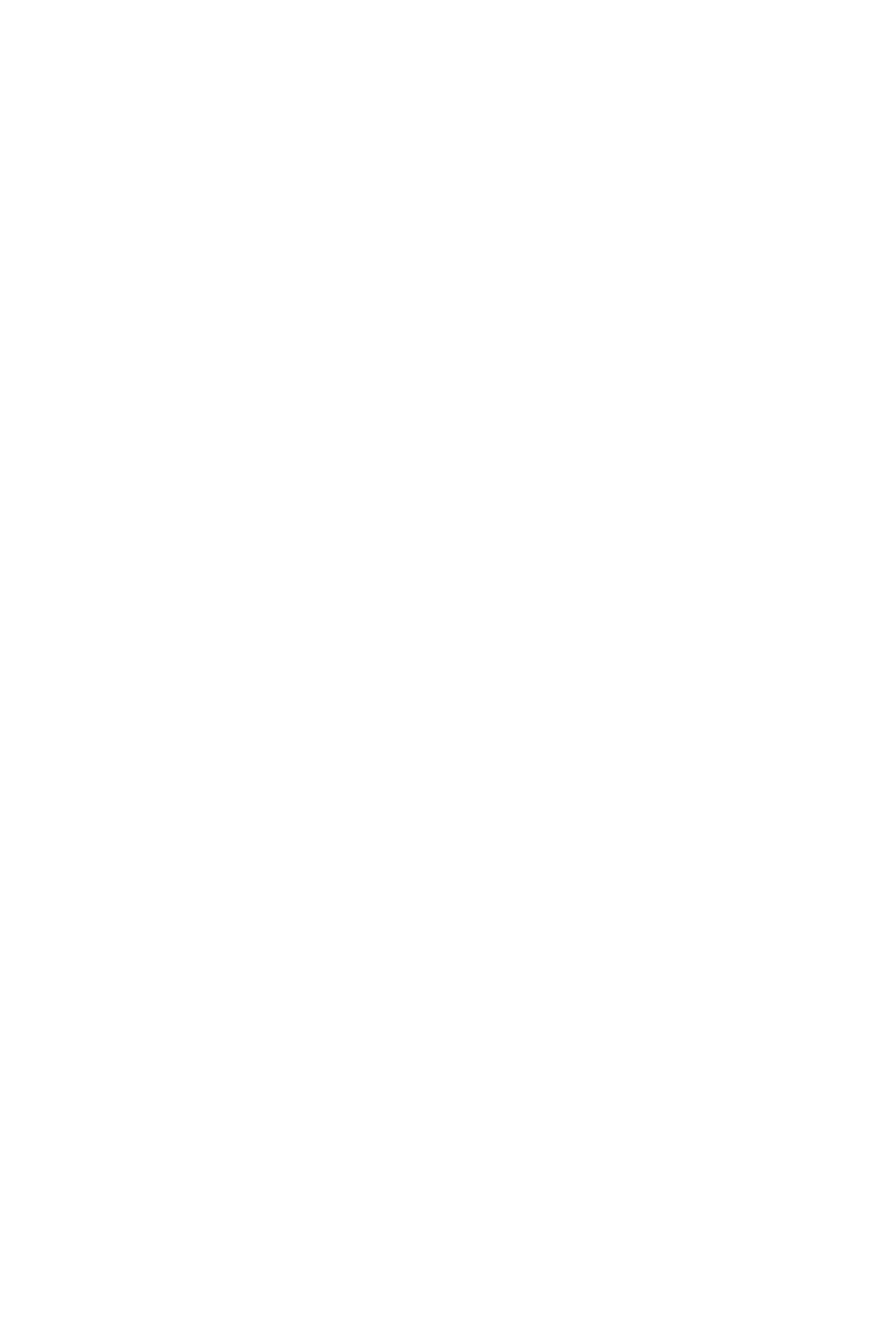# UNIVERSITY OF THE PHILIPPINES CENTER FOR INTEGRATIVE AND DEVELOPMENT STUDIES **PROGRAM ON ESCAPING THE MIDDLE-INCOME TRAP: CHAINS FOR CHANGE**

**UP CIDS DISCUSSION PAPER 2020–03**

# **Creating inclusive institutions**

An analysis of the experience of three agricultural value chain models

Jane Lynn D. Capacio, Emmanuel S. De Dios, Reinier T. De Guzman, and Rob van Tulder



The **UP CIDS Discussion Paper Series** features preliminary researches that may be subject to further revisions and are circulated in limited copies to elicit comments and suggestions for enrichment and refinement. The views and opinions expressed in this discussion paper are those of the author/s and neither reflect nor represent those of the University of the Philippines or the UP Center for Integrative and Development Studies. Papers in the series are not for quotation or reprinting without permission from the author/s and the Center.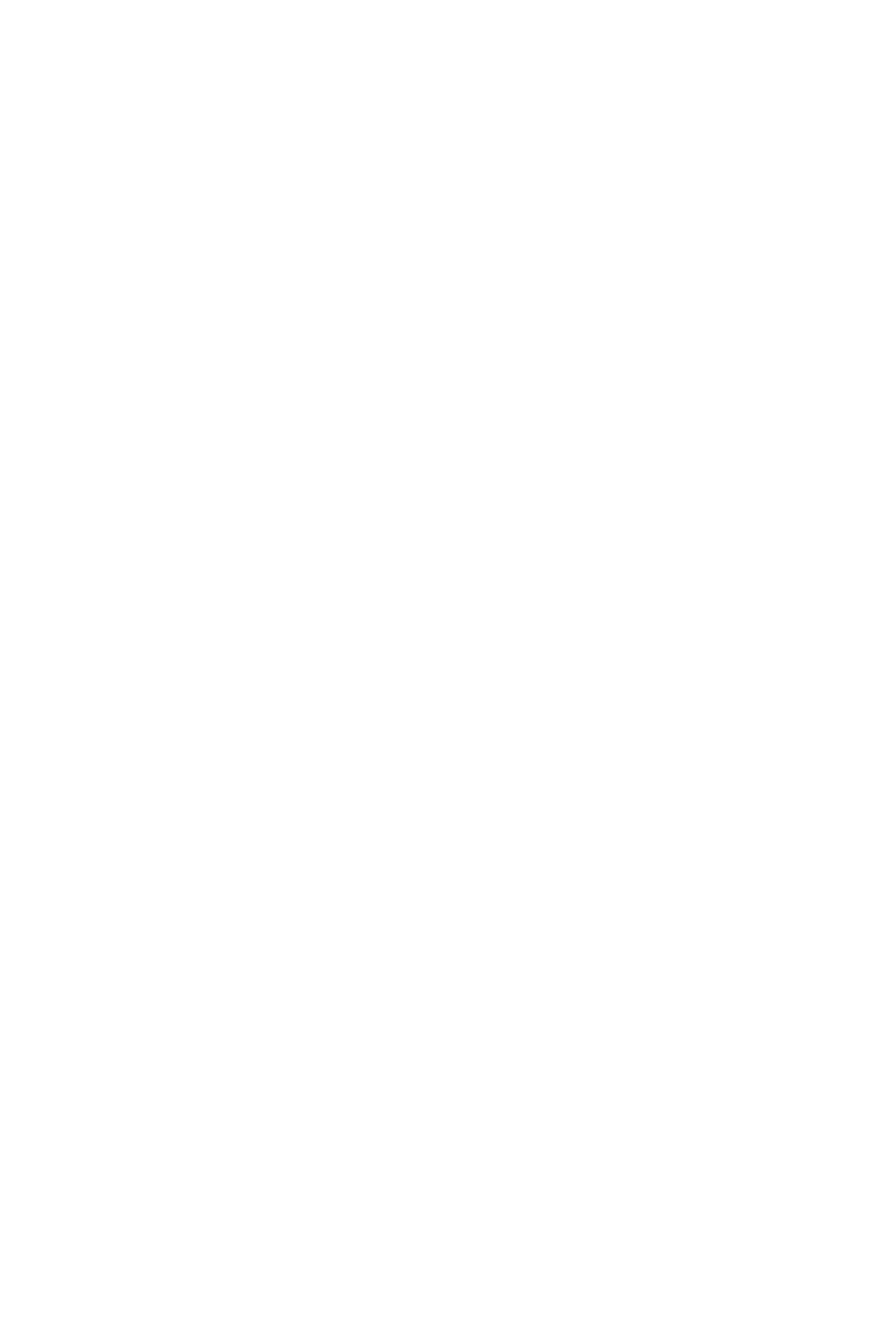# **Creating inclusive institutions**

An analysis of the experience of three agricultural value chain models<sup>1</sup>

Jane Lynn D. Capacio,<sup>2</sup> Emmanuel S. De Dios,<sup>3</sup> Reinier T. De Guzman,<sup>4</sup> and Rob van Tulder<sup>5</sup>

**ABSTRACT** The paper gives an overview of institutions observed in value chain models in the course of action research by the University of the Philippines Center for Integrative and Development Studies (UP CIDS) Program on Escaping the Middle-Income Trap: Chains for Change (EMIT C4C). It reviews key concepts and principles from new institutional economics (NIE) and other schools of institutionalism and illustrates these through observed examples from the models. Key concepts are drawn from the work of North (1990), Ostrom (1990; 1999), Greif (1993; 2005), and Coase (1937; 2005). Concepts found in sociology and political science (e.g., social homogeneity and polyvalent ties) are also introduced and pursued when relevant.

**KEYWORDS** Institutions, inclusive value chains, interlinked transactions, bundled contracts, smallholders

- ⁴ Former Junior Research Associate, UP CIDS EMIT C4C
- <sup>5</sup> Research Fellow, UP CIDS EMIT C4C; and Professor of International Business, Rotterdam School of Management, Erasmus University

 $<sup>1</sup>$  The summary of this paper was presented in the University of the Philippines Center</sup> for Integrative and Development Studies (UP CIDS) Program on Escaping the Middle-Income Trap: Chains for Change (EMIT C4C) public conference entitled "Chains for Change: Emerging Lessons on Inclusive Agriculture Value Chains" on 18 July 2018 at the UP School of Economics Auditorium.

<sup>&</sup>lt;sup>2</sup> Corresponding author; Senior Research Analyst, UP CIDS EMIT C4C · Email address: [jdcapacio@up.edu.ph](mailto:jdcapacio%40up.edu.ph?subject=)

<sup>&</sup>lt;sup>3</sup> Research Fellow and former Convenor, UP CIDS EMIT C4C; and Professor Emeritus, UP School of Economics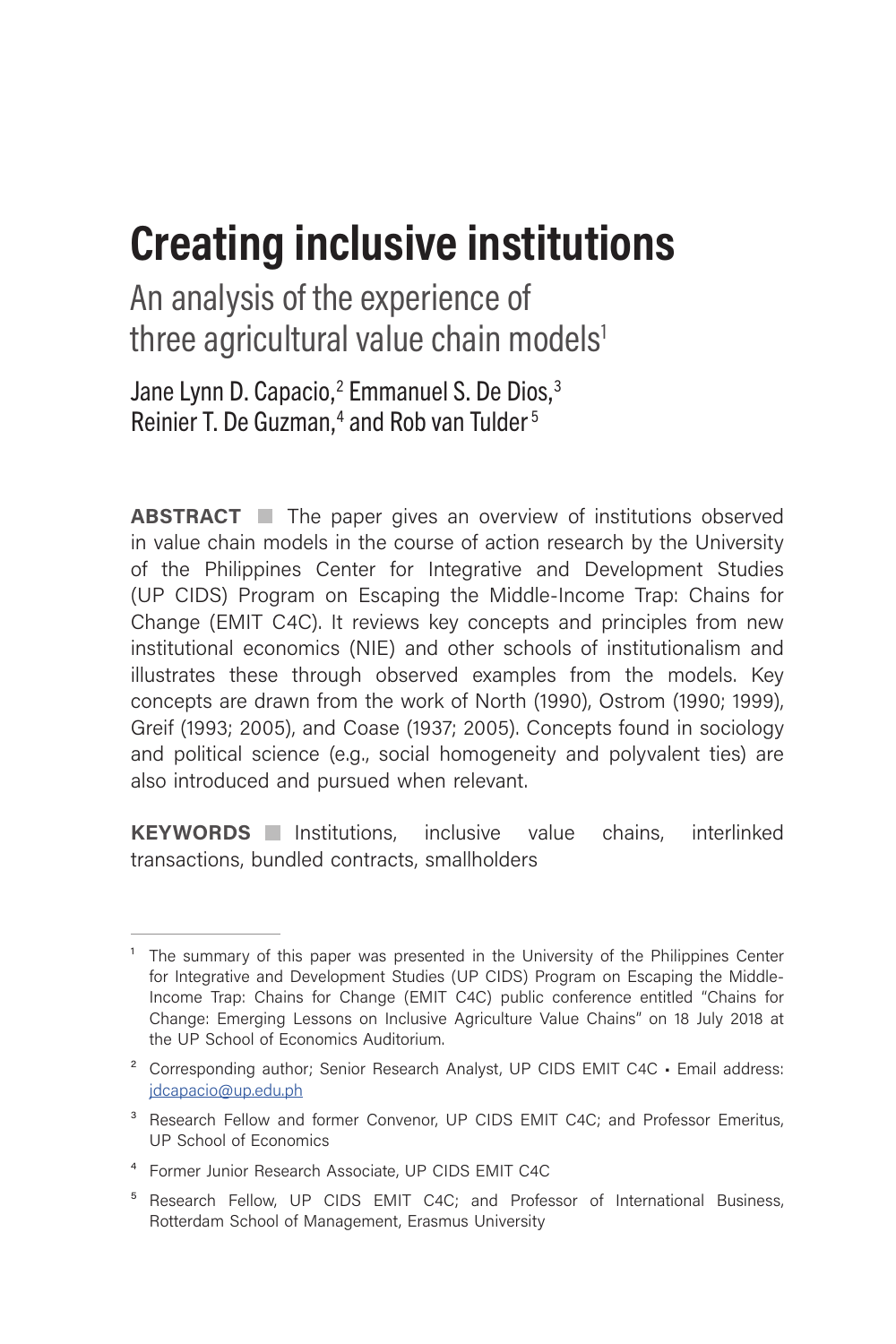## **Introduction**

Market exchanges between lead firms and smallholders rest upon institutions. Written and unwritten rules, norms, and constraints reduce uncertainties in exchange and, in turn, market transactions lead to wealth maximization. Institutions also "determine transaction and production costs and hence the profitability and feasibility of engaging in economic activity" (North 1991, 97).<sup>6</sup>

This paper is based on action research conducted on three value chain models: the Farmer Entrepreneurship Program (FEP), the SKK Rice Processing Center, and the Unifrutti models. All three are efforts to link farmers with small landholdings, called smallholders, to an alternative market through an inclusive value chain. The three cases cover a diverse range of crops, geography, modes of connecting with smallholders, and differing positions of the lead implementing organization within the value chain. Prior to the introduction of these models in their respective communities, smallholders faced numerous challenges, including the lack of capital for production, the lack of organization needed to attain scale, the lack of extension services for improved yield, and the lack of resources for logistics and marketing. These big gaps in value chains could not or would not be filled effectively by then-existing stakeholders. Farmers often sold their products to local buyers and trader-lenders who filled some of these gaps—albeit imperfectly and incompletely—often in a non-inclusive manner.

What the models did in effect was to fill the existing gaps or "institutional voids." The parties and partners-beyond-the-chain worked with each other to create new institutions that are more inclusive and sustainable. The new institutions facilitated mutually beneficial market and nonmarket exchanges.

This paper discusses the institutions which were observed in the value chain models studied through action research. It utilizes concepts

<sup>&</sup>lt;sup>6</sup> See Box 1 (on page 4) for a brief discussion on institutions.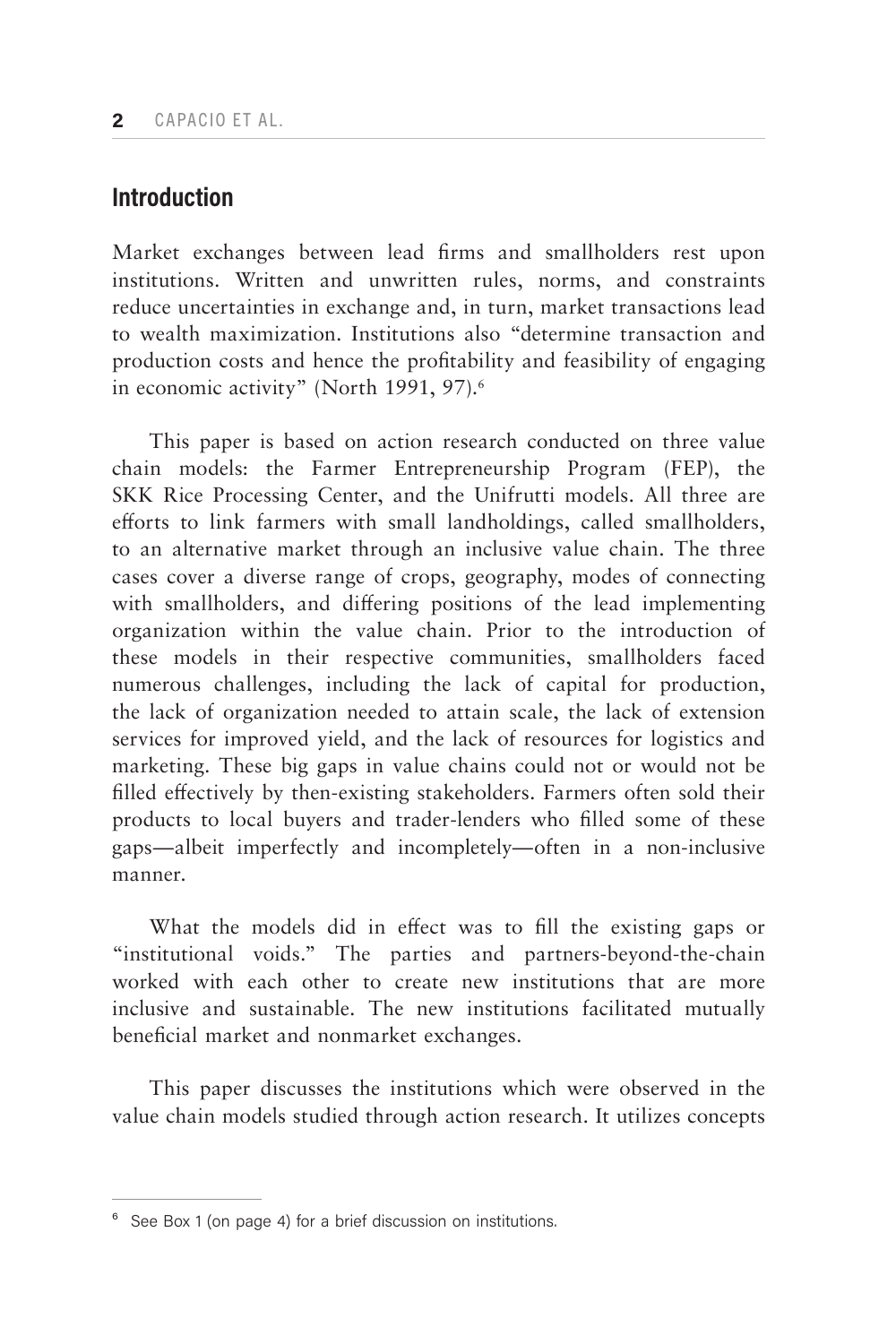and principles, mostly from the new institutional economics (NIE), illustrated through examples drawn from the models studied.

# **I. Institutions before the introduction of the inclusive value chain models**

The agriculture value chain models that were studied by the action research are located in rural areas in Luzon (Nueva Ecija and Camarines Sur), Visayas (Cebu), and Mindanao (present in Bukidnon and in various provinces in Region 11 and the Autonomous Region in Muslim Mindanao). Prior to the introduction of these models, smallholders implicitly relied on demand from formal markets,<sup>7</sup> including the National Food Authority (for rice) and the various market centers (e.g., Divisoria in Manila and the Carbon and Mantalungon markets in Cebu for vegetables). However, these markets were physically distant, which increased farmers' marketing costs. In Mindanao, farmers deemed the formal market for banana to be oppressive given the complexity of property rights (e.g., collective land titles) and agribusiness rules in agrarian reform-covered plantations.

An alternative market outlet available to the smallholders are the local traders who often also function as lenders to the farmers. These trader-lenders provide production inputs in exchange for a claim to crops as repayment during harvest season. Note that the trader-lender also usually sets the price and grades the quality of the produce in sales transactions.

The smallholders from Nueva Ecija and Camarines Sur related how they engaged with trader-lenders who provided financing for production and bought the farm products as payment for the loans. They also sold to spot markets if these offered better prices. But if the smallholders indebted to trader-lenders sold to spot markets (also

 $\frac{7}{1}$  Formal markets are markets where transactions are monitored by the government and which are typically subject to taxes or fees. This is in contrast with informal markets where transactions are not observed by the government, hence where relevant taxes or fees are not collected.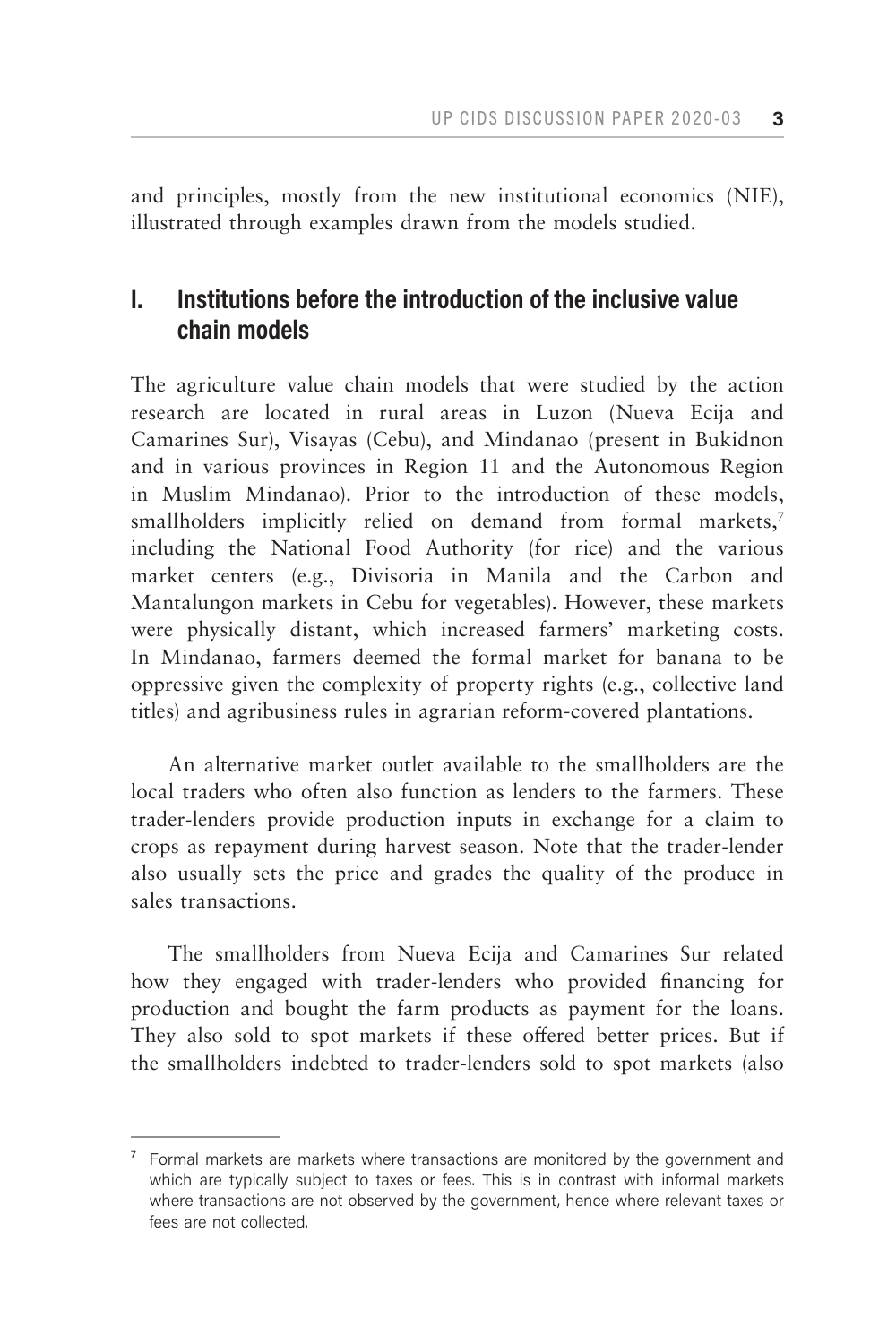### BOX 1 **Institutions**

Institutions are "the humanly devised constraints that structure political, economic and social interaction. They consist of both informal constraints (sanctions, taboos, customs, traditions and codes of conduct) and formal rules (constitutions, laws, property rights)" (North 1991, 97). Institutions are made to create order, control environment, and reduce uncertainty in exchange (North 1991). They can be written or unwritten and formal institutions can be privateorder (commercial contracts) or public-order (government rules) in nature.

Without credible commitments and mechanisms to enforce agreements, the risks of opportunistic behavior will force parties to turn to spot market transactions instead of relying on contracts. And while spot markets allow parties to gain from trade, these do not capture many of the potential benefits from specialization (Keefer and Knack 1991). Without reliable promises and contract-enforcement mechanisms, parties to an agreement can also choose to do nothing even if doing something can make everyone better off. Opportunism and free-riding are highly possible because parties are "boundedly rational," which means that their rationality is limited by incomplete information. In putting constraints on shirking and free-riding and in giving incentives to motivate parties, institutions enable exchange. Thus, "markets rest upon institutions" (Greif 2005, 727).

Contracts or agreements between parties and among various participants are also drawn up primarily to mitigate transaction costs.<sup>\*</sup> Contracts assign property rights to the parties. Property rights, among other functions, spell who owns, who benefits, and who carries the costs of production in an exchange. This assignment of property rights is important since many assets (like agricultural lands) are complex.

The extent of the market or the degree of voluntary exchange is determined by its supporting contract-enforcement institutions. These

<sup>\*</sup> Costs that account for the "negotiations to be undertaken, contracts to be drawn up, inspections to be made, arrangements to settle disputes, and so on" (Coase 2005, 34). Firms, says Coase, exist to avoid these transaction costs.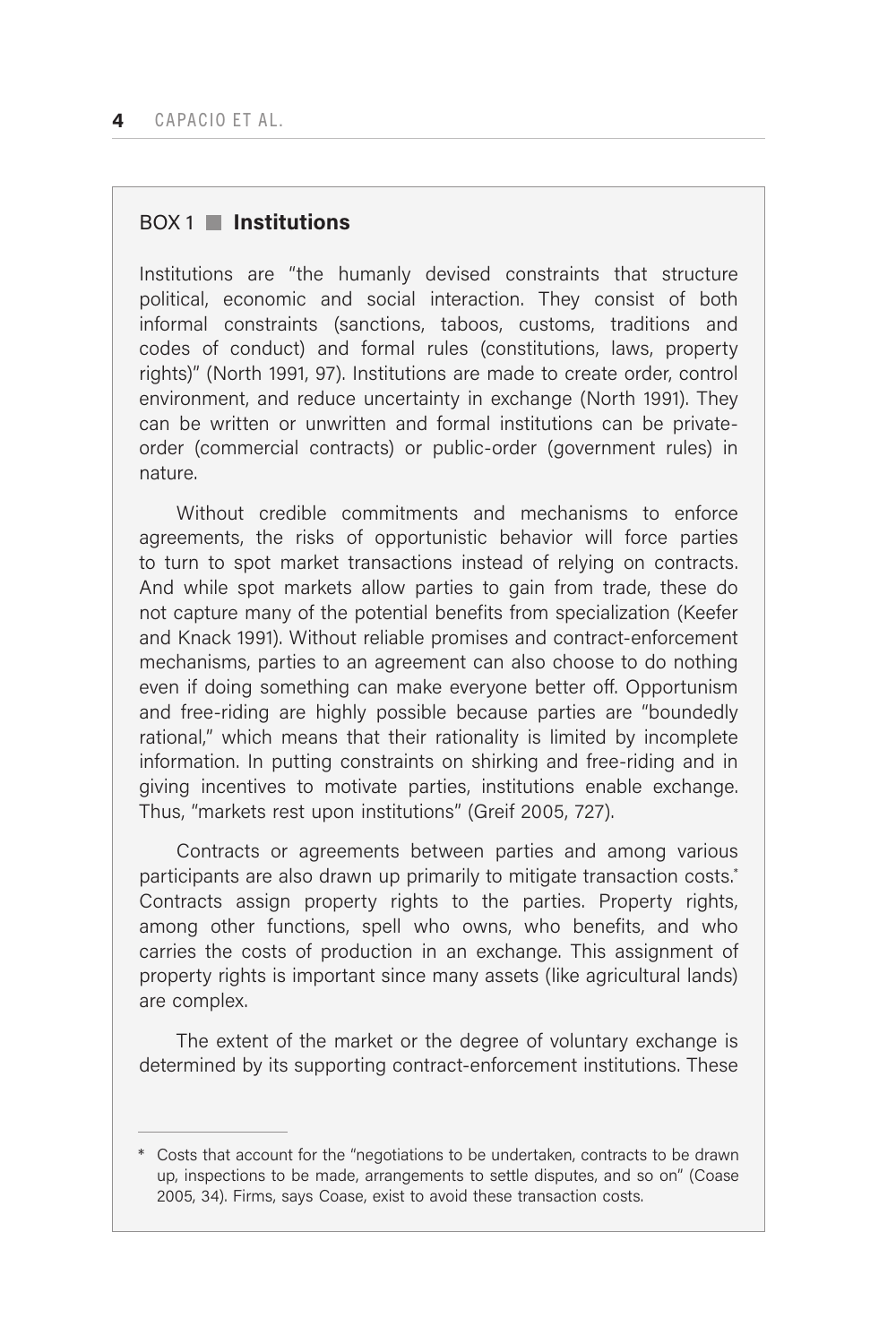"determine who can exchange with whom and in what goods" (Greif 2005, 730). Contract-enforcement institutions are needed to support exchange because some time elapses between the agreement and the actual delivery of goods and services. The time difference between the quid and the quo, says Greif (2005), gives parties the ability or the incentive to renege. One party will not agree to the exchange without knowing ex-ante that the other party will fulfill his/ her contractual obligations ex-post. A key to enforcing contracts is the emphasis on better payoffs in the future if parties will not shirk. For example, when a cooperative informs a farmer-borrower that failure to pay a debt in the future will mean inability to sell goods and borrow capital during the next production season, then the farmerborrower will think twice about not paying loans.

Greif (2005) emphasizes that the ability to supply private-order and public-order contract-enforcement institutions depends on the prevailing coercion-constraining institutions. Wealth-revealing contract-enforcement institutions will develop and will be effective only if institutions do not undermine the security of property rights. Lead firms often hesitate to engage public-order contract-enforcement institutions because it could mean wealth confiscation. A smallholder who has more than five hectares (the ceiling for agricultural landholdings) might not provide information to the Register of Deeds, the local government, or the Department of Agriculture for fear that the information would lead to land confiscation or non-receipt of support services. A state that is strong enough to enforce the security of property rights is also strong enough to confiscate those property rights (Weingast 1993). Even worse of course is a state that enforces rules selectively and in a biased manner.

called *guerilla* buyers in Camarines Sur), they would be penalized in the next cropping period by being cut off from financing.

The relationship between the small vegetable farmers in Cebu and their *suki*<sup>8</sup> (favored buyer) prior to the introduction of the FEP may be characterized as a clientelistic and hierarchical relationship

<sup>&</sup>lt;sup>8</sup> See Hendriks (1994) for a description of the *suki* system and interlinked credit in Cebu.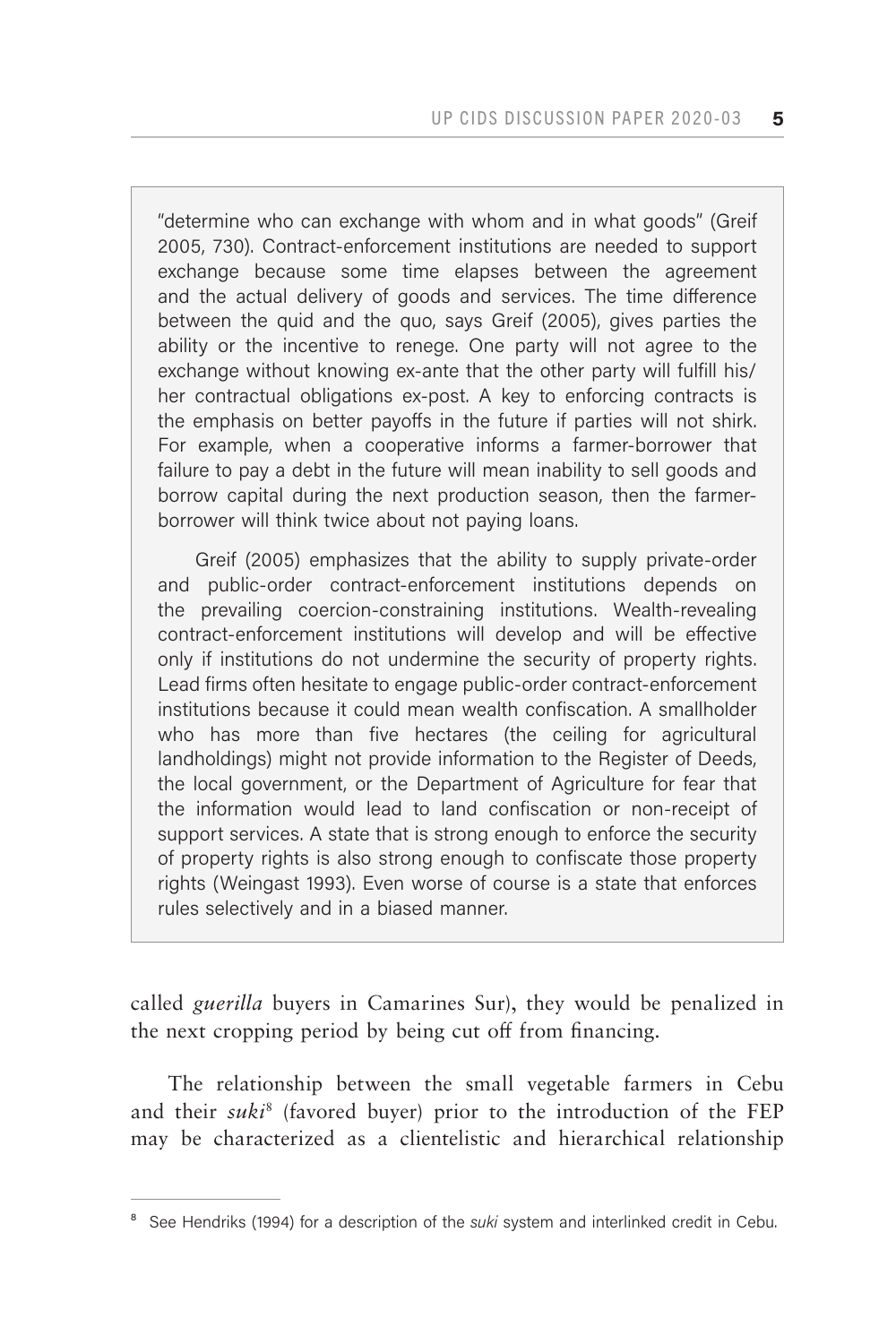between the trader as the patron and the smallholder as the client. In providing the farmers a means for earning, the *suki* had influence on the cropping and marketing preferences of the smallholders. Over time, their relationship gained personal aspects and so had become sticky. So even if the relationship was imperfect (i.e., the *suki*'s buying price was usually lower than in the spot market, or the *suki* did not buy all of the products despite a prior commitment to do so), the smallholders engaged in repeated exchange with their *suki*.

In the case of the *suki* relationships in Cebu, no legal structures and courts enforce contracts, and government agencies are limited in providing support services that might improve the bargaining power of smallholders. No political institutions are relied upon to create the needed framework and no incentives exist to change or reform the system. More likely than not, the *suki* system in Cebu will not result in the improvement of the material status of the smaller players. The payoffs are not such as to lead to an institutional evolution to more productive economies (North 1991).

In Mindanao, the limited involvement of legitimate political authorities and organizations in addressing peace and order problems discourages firms from investing in the region, particularly in the Muslim areas. The limited investments, in turn, contribute to poverty. Elsewhere, the fragmented delivery of support services to smallholders (e.g., agriculture extension, access to credit, and access to roads and irrigation) stemming from the overlapping mandates of different agencies contributes to the limited negotiating or bargaining power of smallholders.

Civil society groups were present in the areas prior to the models' introduction. However, in some areas the presence of nongovernment organizations (NGOs) and peoples' organizations (POs) that provided social or club goods was limited. In Cebu, a group that used to engage in community organizing and development ended its program presumably because funding ceased. Many of the NGOs were more focused on organizing for political action and advocacy.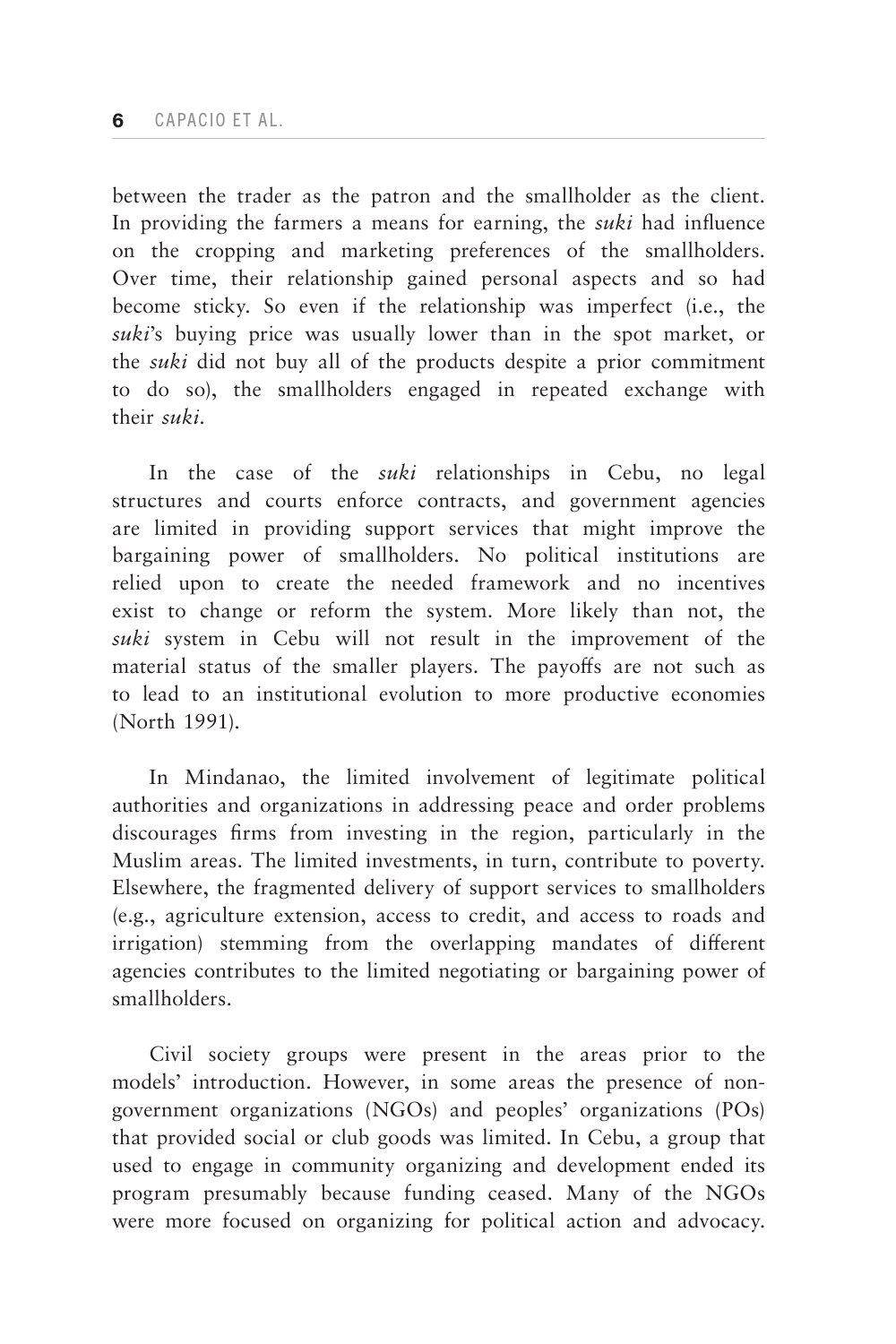The hows and whys of social enterprises are fairly recent concerns of many of them.<sup>9</sup>

Because the cost of transacting in agriculture market exchanges was high and the risks of lending to smallholders were perceived to be non-manageable, financial service providers did not provide formal financing. This contributes to the perpetuation of the relational exchanges involving trader-lenders, spot buyers, and suki.

'Institutional voids' or the lack of institutions that can facilitate market transactions (Khanna and Palepu 1997) characterized the situation prior to the introduction of value chain models under study. Also called 'wicked problems,' institutional voids are located in the intersection of public, private, and social goods (Van Tulder and Pfisterer 2013; Van Tulder and Keen 2018). The presence of such voids may explain why simple solutions were not sufficient to stimulate an expanding market exchange since these voids needed major plugging.

## **II. The creation of inclusive and sustainable institutions**

The value chain models changed the institutions, or in North's (1991, 98) terms, the "rules of the game," to enable the smallholders and the lead firms to better engage in economic transactions. New institutions were created that plugged the major voids. While big challenges remain, the created institutions, at the minimum, enabled, sustained, and enhanced the exchange between parties.

The innovations can be better explained by imagining the value chain as a series of agricultural contracts that smallholders engage in from the start to the end of a value chain. These include agreements regarding equipment, inputs, credit, land preparation, planting, plant care and maintenance, harvest, storage, processing, and marketing.

<sup>&</sup>lt;sup>9</sup> See Constantino-David (1998) for a discussion on the evolution of NGOs and Tantingco (2011) on the rise of social entrepreneurship in the Philippines.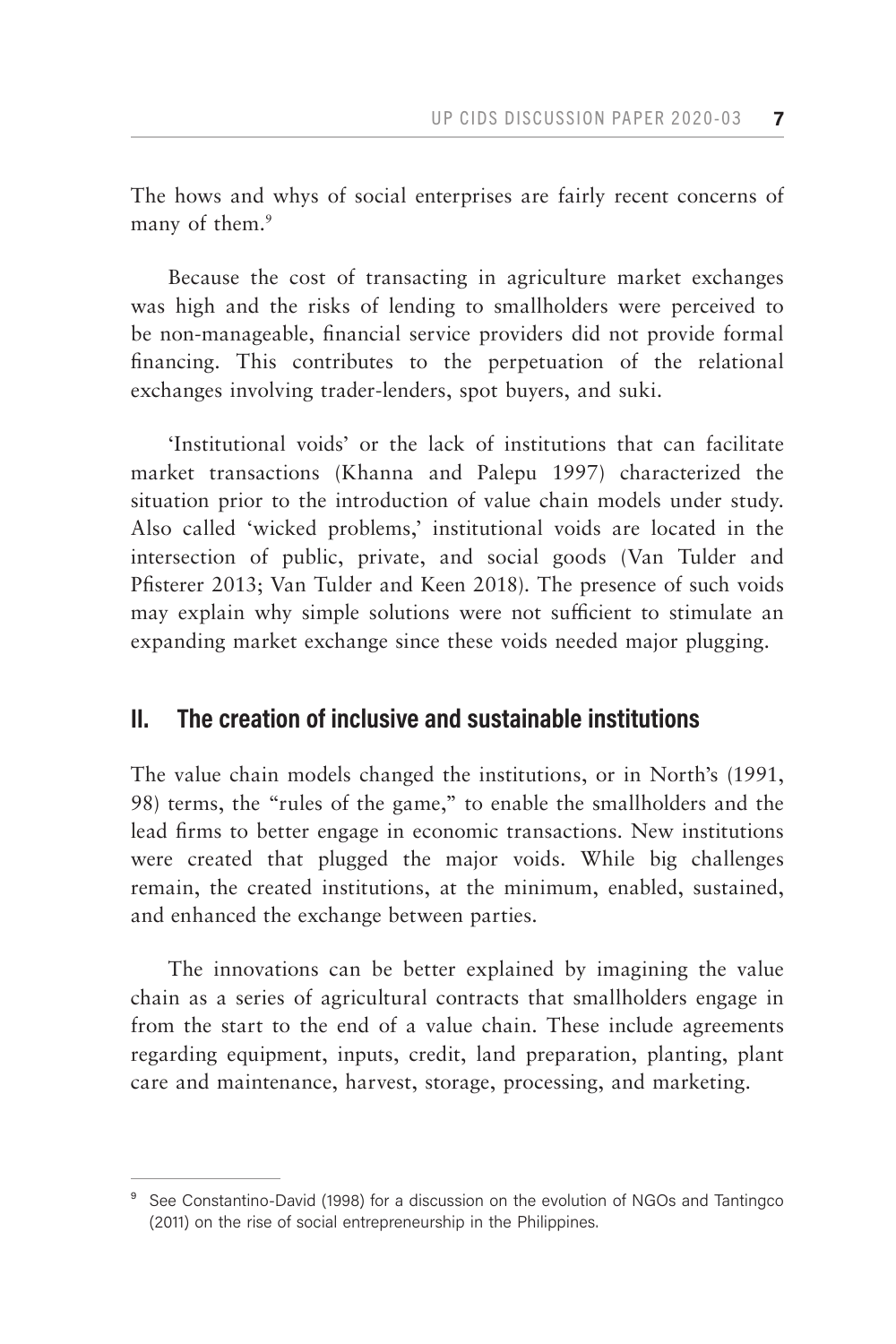When production is not fully integrated, different agents may step in to fulfill different processes, allowing for contracts between each step. **TABLE 1** below summarizes the basic parts of the value chain of the models covered by EMIT C4C as well as the relevant agents or organization/s fulfilling the function.

| <b>Models</b>                   | <b>Financing</b>        |                |                | Inputs   Production   Consolidation   Marketing |            | <b>End Buver</b>                            | <b>Duration</b>                |
|---------------------------------|-------------------------|----------------|----------------|-------------------------------------------------|------------|---------------------------------------------|--------------------------------|
| $FEP -$                         | ASKI/<br><b>KALASAG</b> |                |                |                                                 |            | $JFC -$                                     | Crop                           |
| <b>KALASAG</b>                  | <b>ACPC</b>             |                |                |                                                 | commissary | cycle                                       |                                |
| $FEP -$<br>Lamac<br><b>MPC</b>  | Lamac MPC               |                | Cluster        | Lamac MPC                                       |            | $JFC-$<br>direct to<br>store                | Crop<br>cycle                  |
| <b>SKK RPC</b>                  | SEDP/self-<br>financing | <b>Farmers</b> |                | <b>SKK RPC</b>                                  |            | Local<br>wholesale<br>and retail<br>markets | Crop<br>cycle                  |
| $UTPI -$<br>lease               | <b>UTPI</b>             |                |                |                                                 |            | International<br>market                     | Lease<br>$(^{25}$<br>years)    |
| $UTPI -$<br>contract<br>growing | <b>UTPI</b>             |                | UTPI &<br>coop | <b>UTPI</b>                                     |            | players                                     | Contract<br>$(^{~}5$<br>years) |

**TABLE 1** Stylized value chain and agents per process

Contracts in the value chain and with partners-beyond-thechain may either be stand-alone (unbundled) or interlinked (bundled) contracts. With this distinction, the models can be characterized by how much the contracts in the value chain are interlinked. In the FEP model, the purchase of inputs, access to production capital, planting, and harvesting are interlinked: smallholders buy inputs and borrow from and sell to their cooperative. The cooperative, in turn, sells the products to Jollibee Foods Corporation (JFC) as well as to other buyers. Under this interlinked arrangement, loan repayment inkind (or the delivery of harvest) dominates a cash-for-cash scheme because output price is uncertain and farmers are risk-averse (Fabella 1992). Smallholders also enter in unbundled contracts for equipment, labor, plant care and management, and land. They enter and exit these agreements without the involvement of their cooperative. In the Unifrutti model, the smallholders and the lead firm engage in lease and contract growing schemes. In these arrangements, all the activities in the value chain (from pre-production to marketing) are bundled and all the harvested bananas are to be sold to Unifrutti.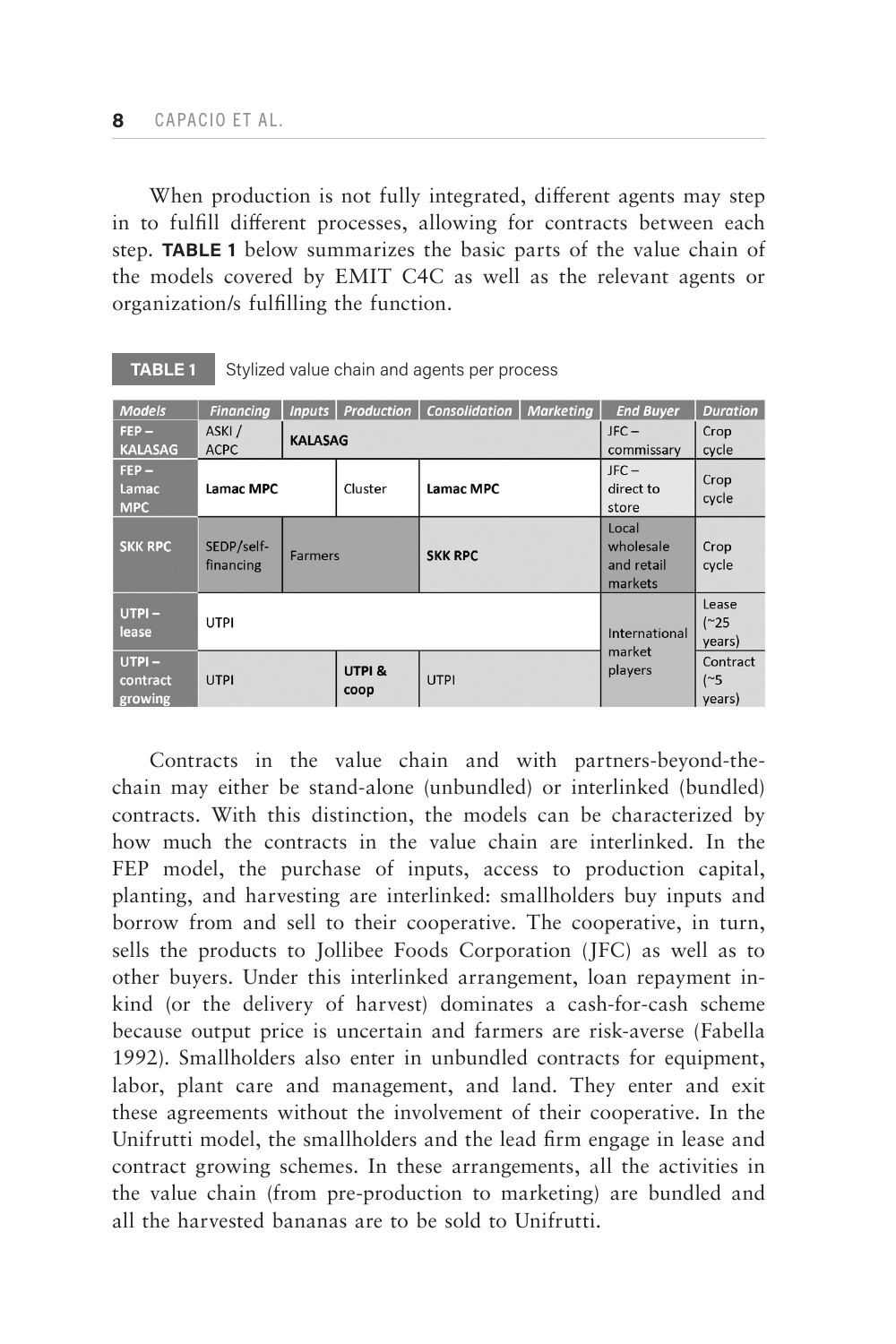The question remains, however, why some contracts are bundled, while some are not. If bundling contracts serves to internalize different steps within a process, then the rationale is similar to Coase's (1937) explanation for the existence of the firm and how it integrates processes in order to minimize transaction costs. The bundled contracts identify the mechanisms for exchange and spell out benefits and costs for each party. While the contracts are formal and clear, like other contracts, these are incomplete. Incompleteness is an offshoot of internalization, since the stability of the relationship makes up for the instability or uncertainty of outside conditions. An arm's-length relationship would be unable to guarantee stability, while a complete contract would increase the contracting cost.

The pre-commitment of JFC and Unifrutti to buy from the smallholders enabled partners-beyond-the-chain, particularly the financial service providers, to extend production loans to smallholders. In recalling the reason that they engaged in the pilot model of the FEP with the Kalasag farmers, the microfinance institution Alalay sa Kaunlaran, Inc. (ASKI) said they just "prayed for the risks" because the farmers had no collateral and financial records. However, ASKI also knew of the pre-commitment of JFC to buy from the farmers and they valued the presence and commitment of the Jollibee Group Foundation (JGF) to help the farmers. Other reputable stakeholders (e.g., community organizers, agriculture extension providers) were also committed to the program. The mechanisms to be employed (including the interlinked transaction) seemed workable. These sufficed to persuade ASKI to extend credit.

The features of the bundled contracts are simple. Uncertainty regarding the state of the world (including of nature) and the complexity of property rights typically lead to the creation of simple contracts which are enforced largely through reputation (Allen and Lueck 2005). The role of nature<sup>10</sup> is difficult to minimize in the models because of the lack of viable crop insurance. Another factor that induces the crafting

<sup>&</sup>lt;sup>10</sup> Nature is defined as the aggregate of natural forces that can influence the outcome of agricultural production and includes forces like climate and weather, pests, seasons, geology, and hydrology (Allen and Lueck 2005).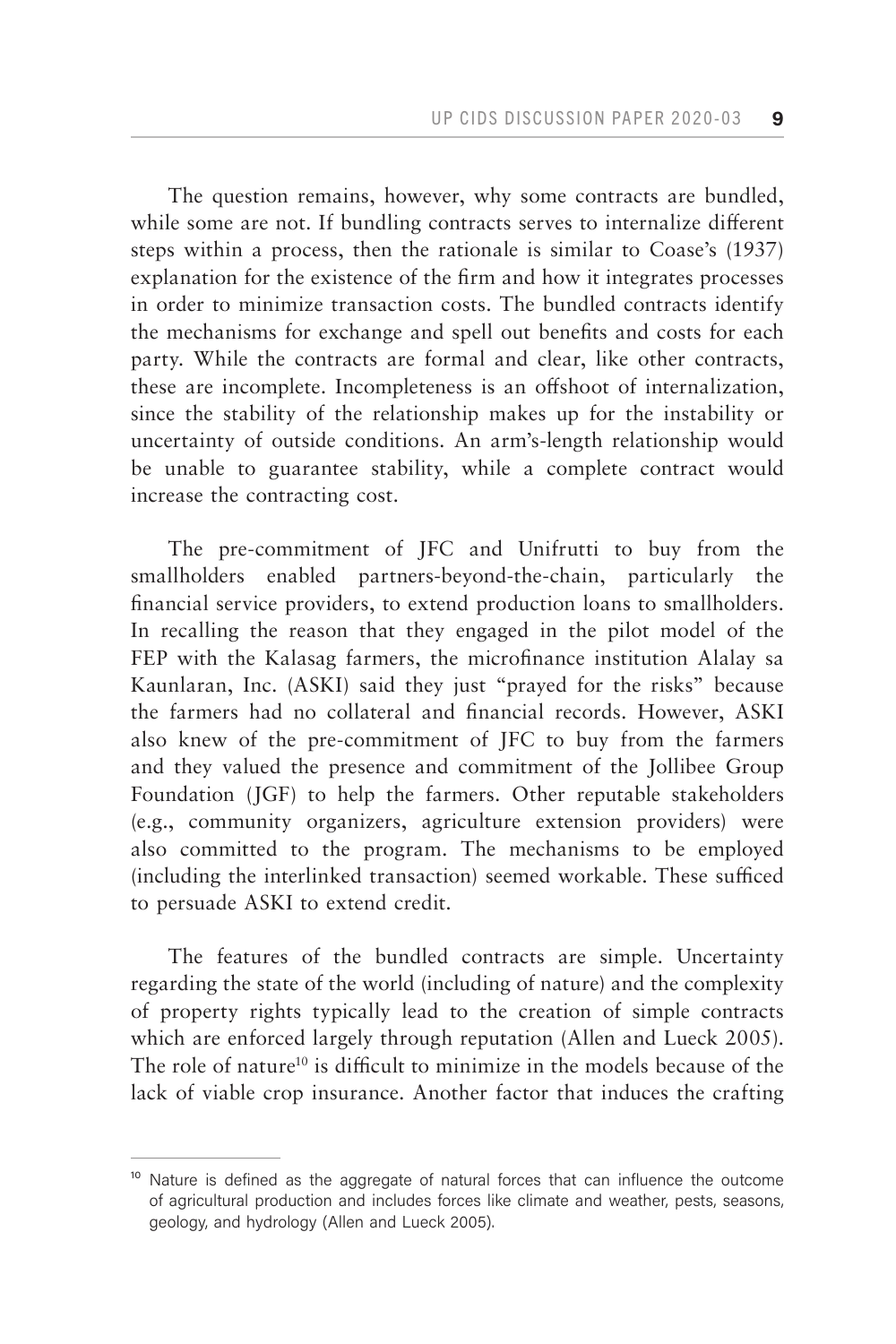of simple agreements is the complexity of assets in agricultural areas (op. cit.). In Sudlon in Cebu, smallholders who are part of the FEP wonder why they must pay land rental fees to "landowners" in lands declared as "protected areas" by the government. It is possible that the "landowners" were given stewardship titles by the government. How they "transferred" this title to the smallholders, along with its accompanying rights and obligations, is unknown.<sup>11</sup>

An innovation in the interlinked contracts of the FEP model (and SKK RPC) is the provision that smallholders only need to supply around 60% of their farm produce to their cooperatives. This flexibility allows the smallholders to take advantage of higher spot prices without reneging on long-term contractual obligations. This also recognizes that smallholders also have market relations with other buyers. This provision diversifies the market exchanges of the farmers and guards against lock-ins or being trapped in value chains that are not desirable.12

Flexible contracts are also an innovation in the agreements between smallholders and Unifrutti. Both sides understand that since they are part of a global value chain, conditions can vary in major ways during the life of an agreement. It is agreed that, all things being the same, the contracts should hold; if, however, unforeseen shocks should occur (e.g., bananas being hit by diseases or big changes occur in global prices), then they can set aside their purchasing agreement and adjust their terms to respond to their situation. In one instance, Unifrutti increased its buying price because of favorable changes in the export market. When the global spike ended, Unifrutti decided not restore the previous lower buying price. There was also an instance

<sup>&</sup>lt;sup>11</sup> Unclear property rights are an obstacle to accessing agricultural finance and securing investments. Among the reasons stated by financial institutions on why they hesitate to lend to agrarian reform beneficiaries is the unclear assignment of land rights, particularly in lands covered by collective land titles. With collective titles, the actual parcel or tillage of smallholders is not clear given the lack of land survey that determines the metes and bounds of individual ownership.

 $12$  The interlinked contracts are only meant for the crops that are covered by the exchange with the lead firms (onions, vegetables, and other high value crops). The other crops being produced by the farmers are not included in the bundled agreement.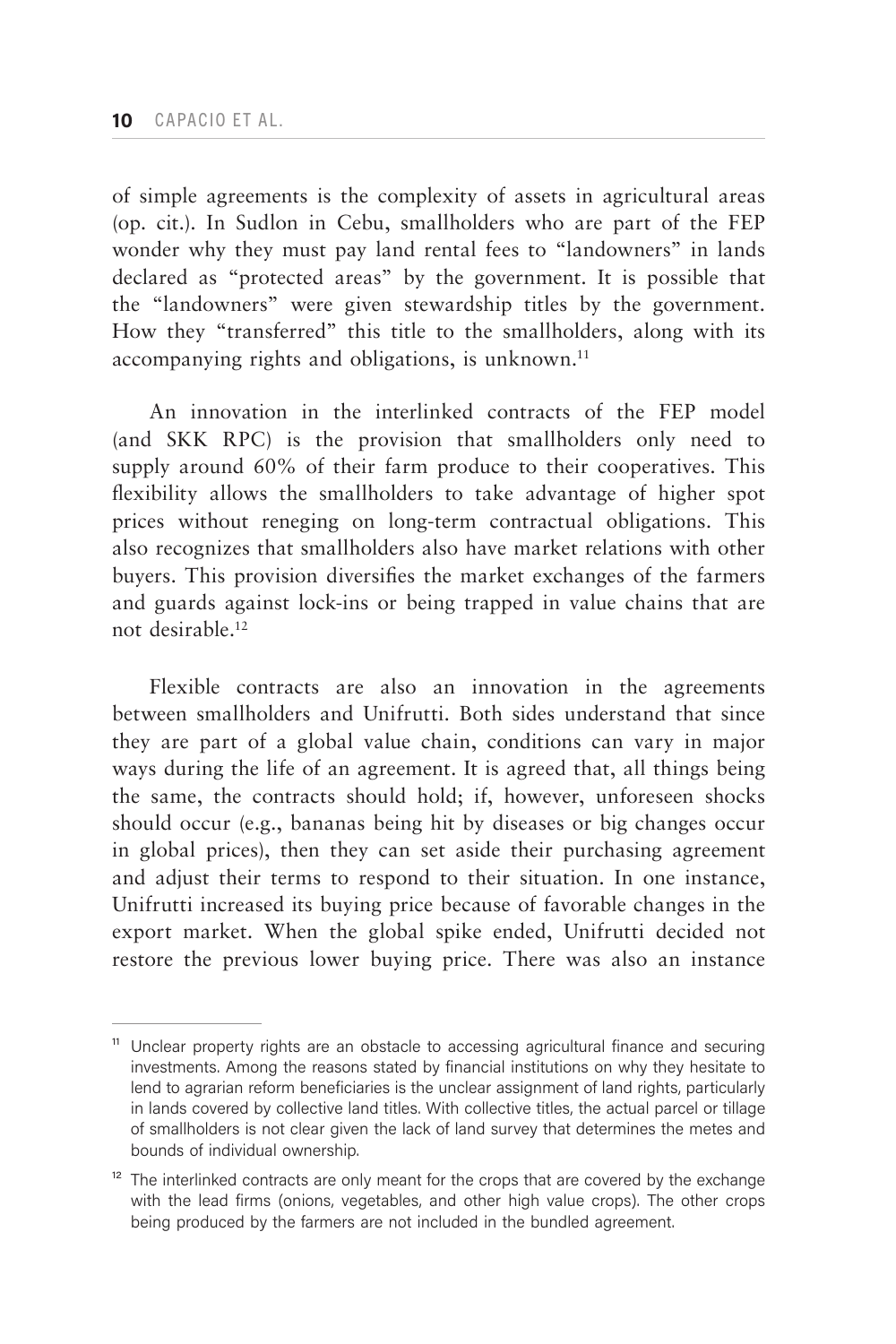when both parties agreed on belt-tightening measures mid-contract. Trust built over the long term and transparency in benefits, margins, and costs are both a cause and a consequence of this flexibility.

Peculiar to the FEP and SKK RPC models, requiring only around 60% of produce and having flexible contracts allow parties in the value chains to address potential shirking or hold-ups. Gow and Swinnen (2001) consider that there is likely a cut-off point for both parties beyond which they will breach a contract. As long as the market conditions stay below the cut-off points, contracts will be honored. Klein (1996) calls this the 'self-enforcing range' which measures the extent to which market conditions can change without precipitating a hold-up by either party. In the three models, the contract provisions widen the self-enforcing range. Contract breach—in a situation where only 60% of products is required or the contracts are flexible—is met with 'sanctions' that are largely reputational in nature (i.e., no future agreements). These provisions, along with other mechanisms, incentivize self-enforcing contracts.<sup>13</sup>

The creation of more inclusive and sustainable institutions entailed significant transaction costs. These included the costs of acquiring and disseminating information, monitoring of process and progress, capacity building of the smallholders and partners-beyondthe-chain, organizing of the farmers, and linking the farmers to other stakeholders (including other major buyers). The basic formal organization of farmers was absent prior to the exchange so that transaction costs of organizing and capacity building needed to be incurred. These are referred to as 'social investment' costs.14 In the FEP

<sup>&</sup>lt;sup>13</sup> Despite having flexible contracts, Unifrutti still suffers from instances of pole-vaulting from a few farmer group partners. The temptation to renege from long-term agreements in favor of higher spot prices offered by Chinese traders tests the resilience of farmer groups and the enforcement mechanisms of contracts. Once hold-ups occur, this reinforces the chances of hold-ups in the future since it undermines the reputation of the company (Gow and Swinnen 2001).

<sup>&</sup>lt;sup>14</sup> It is possible that initial conditions matter but these are not yet explored by the action research. In succeeding action research loops or deep dives, this could be one of the aspects that would be considered. Elinor Ostrom's works could be helpful (e.g., small number of individuals, common culture, among others).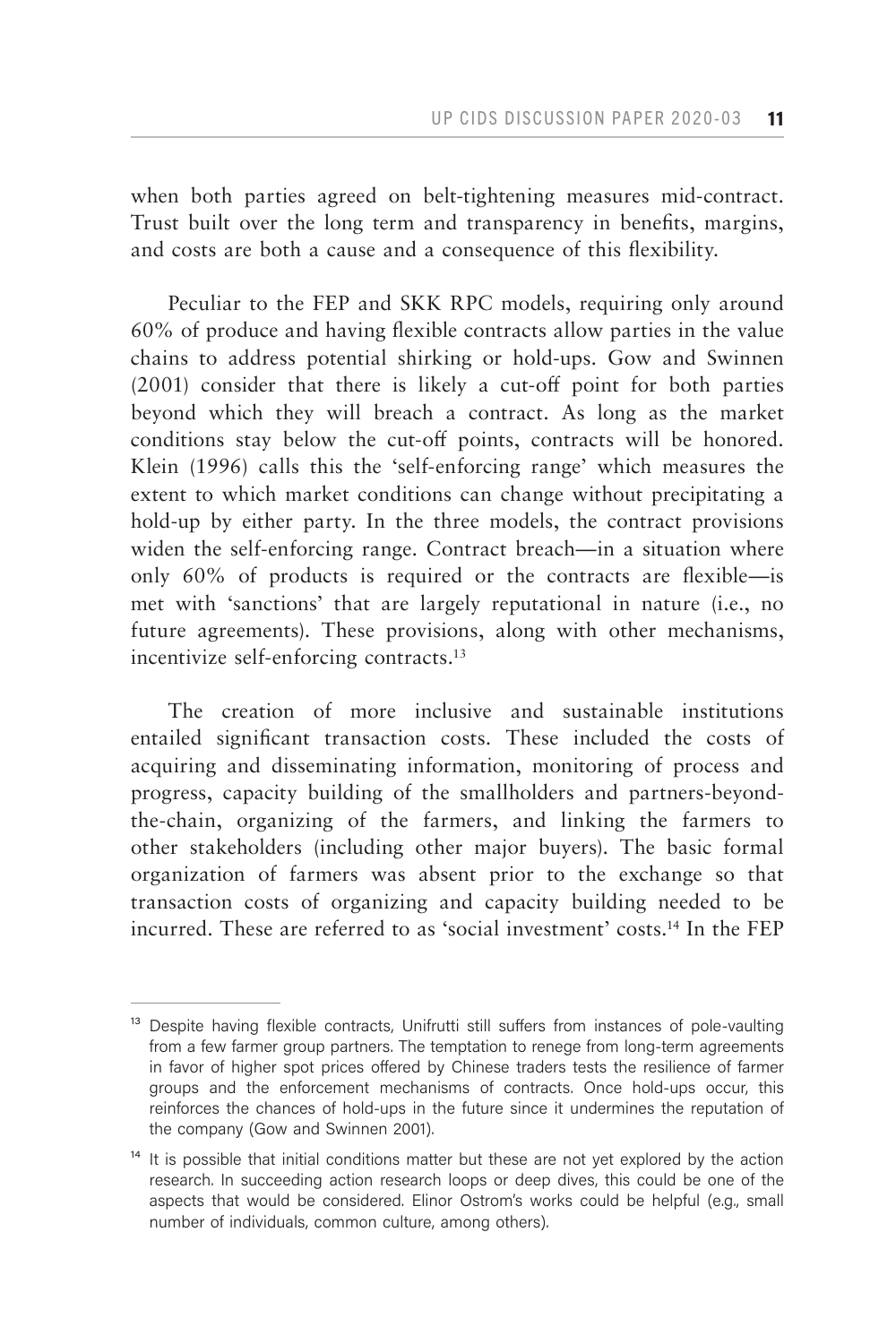model, the lead firm JFC mandated its foundation (JGF) to partner with other organizations in order to implement the program and share the overhead transaction costs.

Over time, the transaction costs subsided. JGF's implementation of the FEP, for instance, became more efficient in more recent rollouts. For example, the capacity building of farmers (i.e., the eight-step agroenterprise training) is now meant for local implementing partners like LGUs and other local aggregators (instead of directly training farmers). Rather than JGF and its partners directly organizing the smallholders, which was the arrangement in Nueva Ecija with the Kalasag farmers, community organizing and mentoring are now lodged with local partners-beyond-the-chain who are also more knowledgeable with local contexts and dynamics.

Clearly, what has worked in the models has not been arms-length relationships that leave the smallholders to the vagaries of the market. What worked were relationships that even seem to replicate some of the aspects of trader-lender contracts. However, as compared to traderlender agreements, the models show aspects of inclusive interlinked relationships.

To summarize, the following conditions have been instrumental in the creation of new and more inclusive institutions with the proviso that such conditions are built on a stable and functional cluster of farmers<sup>15</sup>

(1) *Pre-commitment of lead firms to purchase from the smallholder partners.* The commitment of JFC, the largest fastfood chain in the Philippines, to purchase onions from the Kalasag farmers was recognized by ASKI, a microfinance institution, and this encouraged ASKI to take on the risk of lending to farmers. This also inspired partners-beyond-thechain like local cooperatives and local government units to

<sup>&</sup>lt;sup>15</sup> See Ostrom (1990) for common design principles of enduring institutions and Poteete and Ostrom (2004) for a discussion on the effect of group heterogeneity and size.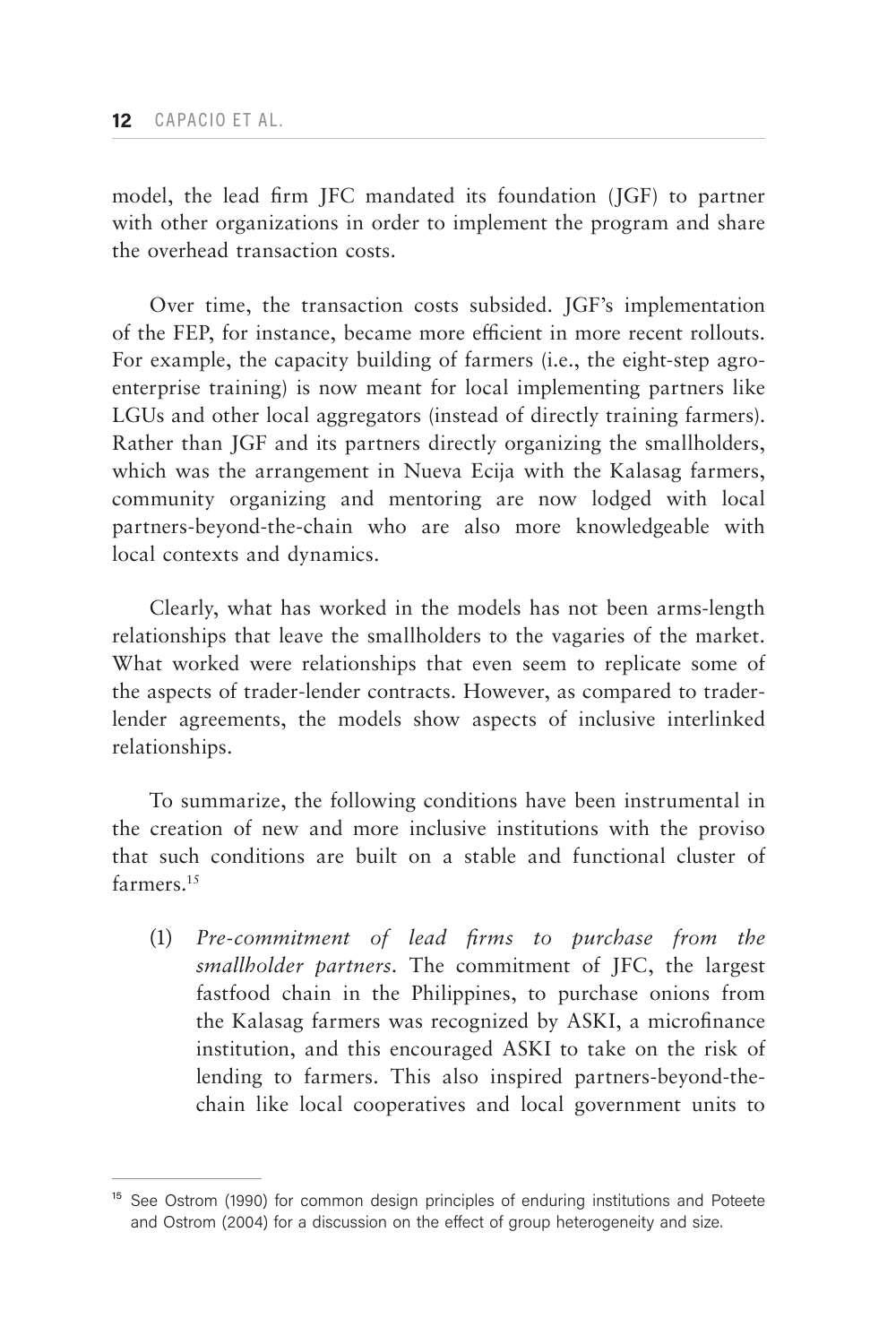be engaged in the FEP. The pre-commitment triggered the accumulation of new knowledge and skills that improved the transactions.

- (2) *Partnerships in value chains and the sharing of a common vision.* The gaps were filled in by the partners and the partnering space they created. The partners created a common societal vision and mission that spelled out longterm commitments which helped them address short-term problems and hurdle tipping points. The partnerships created a common ground for developing new systems and arrangements.
- (3) *The crafting of interlinked transactions or bundled contracts that do not lock-in the farmers to the lead firms.* The bundled contracts were win-win agreements for the parties and the partners-beyond-the-chain. The transactions allowed financing to flow to the farmers and at the same time, allowed farmers' cooperatives to receive the products that were delivered to the lead firms. The non-lock-in clause of the FEP and SKK RPC transactions allows farmers to maximize price hikes from other buyers. Repeated over time and across different farmers' groups, the contracts improved the institutional arrangements.
- (4) *Embeddedness of stakeholders.* The stakeholders who formed partnerships are embedded in the sectors at various levels and varying degrees. SKK RPC and Unifrutti are locallybased and are familiar with local contexts and dynamics. The FEP taps local partners that are immersed in the culture and language of farming communities. Aside from being embedded in local contexts, some of the stakeholders are also deeply embedded in societal networks. JGF, for instance, is embedded in the network of corporate foundations. These levels of embeddedness gave the stakeholders venues to propose institutional arrangements and changes

The models created win-win situations for all the stakeholders because the success of the value chains contributed to the achievement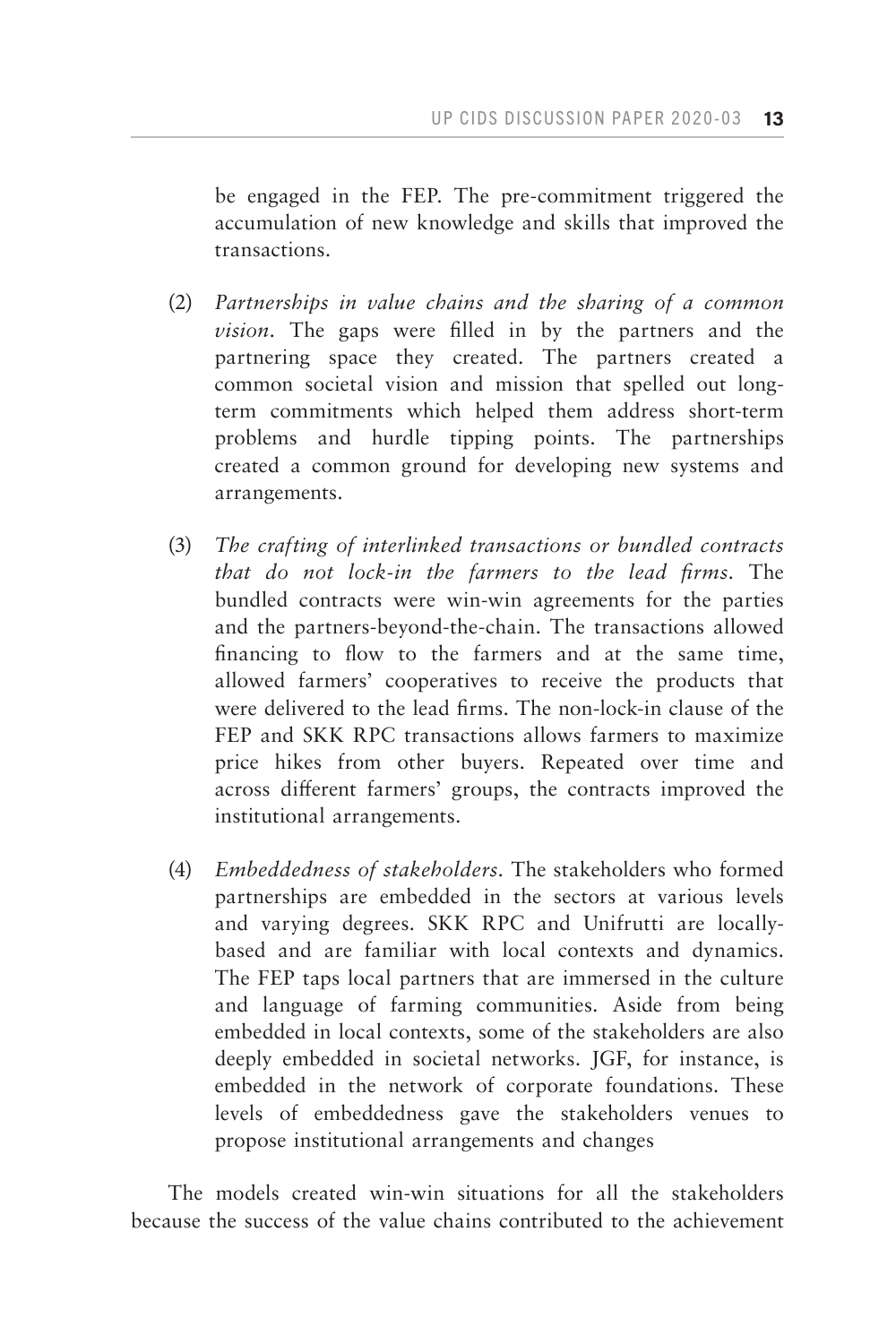of one's own sector's or own office's mandates (see, e.g., Bitzer et al. 2010).

It is possible that the arrangements created 'proto-institutions' or new rules, technologies, and practices that arise and are diffused beyond the boundaries of contexts and are adopted by other organizations (Lawrence et al. 2002; Drost et al. 2012). Eventually, when these proto-institutions are further diffused to form broad level changes—for instance, if these are mainstreamed in government, civil society, and business practices—then these could be used repeatedly and become institutionalized.

## **III. Formal institutions**

The literature distinguishes formal institutions according to whether they are public-order or private-order institutions.

Public-order institutions include the laws that govern citizens as well as the mechanisms outside of government that govern relations (e.g., professional guilds, associations). In the value chain models, public-order institutions include policies like the Agri-Agra Law that mandates banks to lend to smallholder farmers, the different (and often confusing) property rights regimes over farmlands, the different guidelines on how to receive agricultural support services from various government agencies, and the guidelines of the Department of Agrarian Reform on Agribusiness Venture Arrangements that define the allowable contracts between agrarian reform beneficiaries and investors.16 Public-order institutions also include the incentives being offered by the Department of Trade and Industry for companies engaged in inclusive agribusinesses.17 These institutions provide

<sup>&</sup>lt;sup>16</sup> Department of Agrarian Reform. 2006. "Revised Rules and Regulations Governing Agribusiness Venture Arrangements (AVAs) in Agrarian Reform Areas," DAR Administrative Order No. 09, Series of 2006. Accessed August 8, 2018. [http://media.dar.](http://media.dar.gov.ph/source/2018/09/05/ao-2006-09.pdf) [gov.ph/source/2018/09/05/ao-2006-09.pdf](http://media.dar.gov.ph/source/2018/09/05/ao-2006-09.pdf).

<sup>&</sup>lt;sup>17</sup> Lopez, Elyssa Christine. "5-Year Tax Breaks for Agribusiness and Tourism Firms Partnering with Micro Suppliers." Entrepreneur Philippines, September 27, 2017.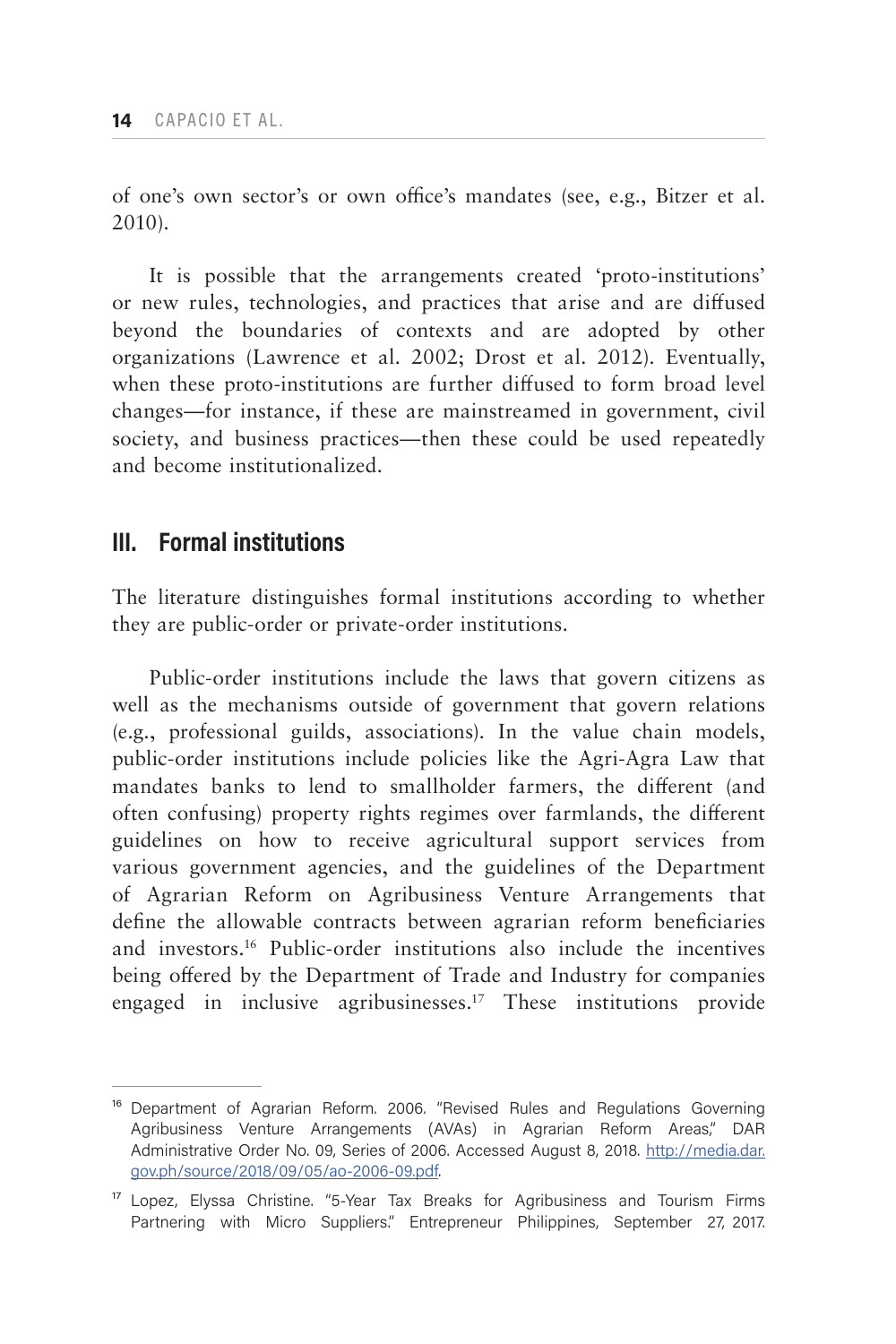rewards and sanctions to parties and partners-beyond-the-chain, but their relevance and effectiveness vary.<sup>18</sup>

Aside from rewarding and sanctioning, public-order institutions are also used for contract enforcement. However, these are only effective if state apparatuses like courts and regulatory agencies are perceived to be strong to do their functions. Public-order institutions also include mechanisms outside government that provide an institutional frame for governing relations. These include the mechanisms employed by firms (Williamson 1975), merchant coalitions (Greif 1993), and community organizations (Ostrom 1999). These institutions are seen in the value chain models particularly in the Jollibee Group Foundation, Catholic Relief Services, and National Livelihood Development Center coalescing to develop and implement the FEP. FarmKoop, a farmer's federation, is tapped by Unifrutti and farmer's cooperatives to draft contract farming agreements.<sup>19</sup>

Private-order institutions apply to arrangements between exchanging parties. In the models studied here, these are the contracts between the lead firms and the farmer's groups. These spell the buying prices, the cost to be shouldered, and other terms. These contracts allow the farmers to gain access to financing from microfinance

https://www.entrepreneur.com.ph/news-and-events/5-year-tax-breaks-for-agribusinessand-tourism-firms-partnering-with-micro-suppliers-a00178-20170927 (inactive as of September 2019).

<sup>&</sup>lt;sup>18</sup> Major banks are still wary of lending to smallholders, even if they are part of inclusive value chain models and despite being partners of lead firms. Similarly, they are willing to pay the penalties under the Agri-Agra Law. There is limited availability of agricultural extension services and infrastructure like roads, telecommunications, and irrigation services. There is also a lack of viable crop insurance. Banks claim that these are some of the reasons why farmers are unbankable. In all the models, there are limited government support services for smallholders. These gaps are often sourced by partners-beyond-the-chain to improve the capacity of smallholders. The agrarian reform program and the continuing transfer of agricultural lands to heirs have made land sizes smaller. This requires the need for farmers' organizations to create economies of scale.

<sup>&</sup>lt;sup>19</sup> FarmKoop is a farmers' federation that provides, among others, legal services to contracting parties. It drafted the contract growing agreements between Unifrutti and select farmers' groups.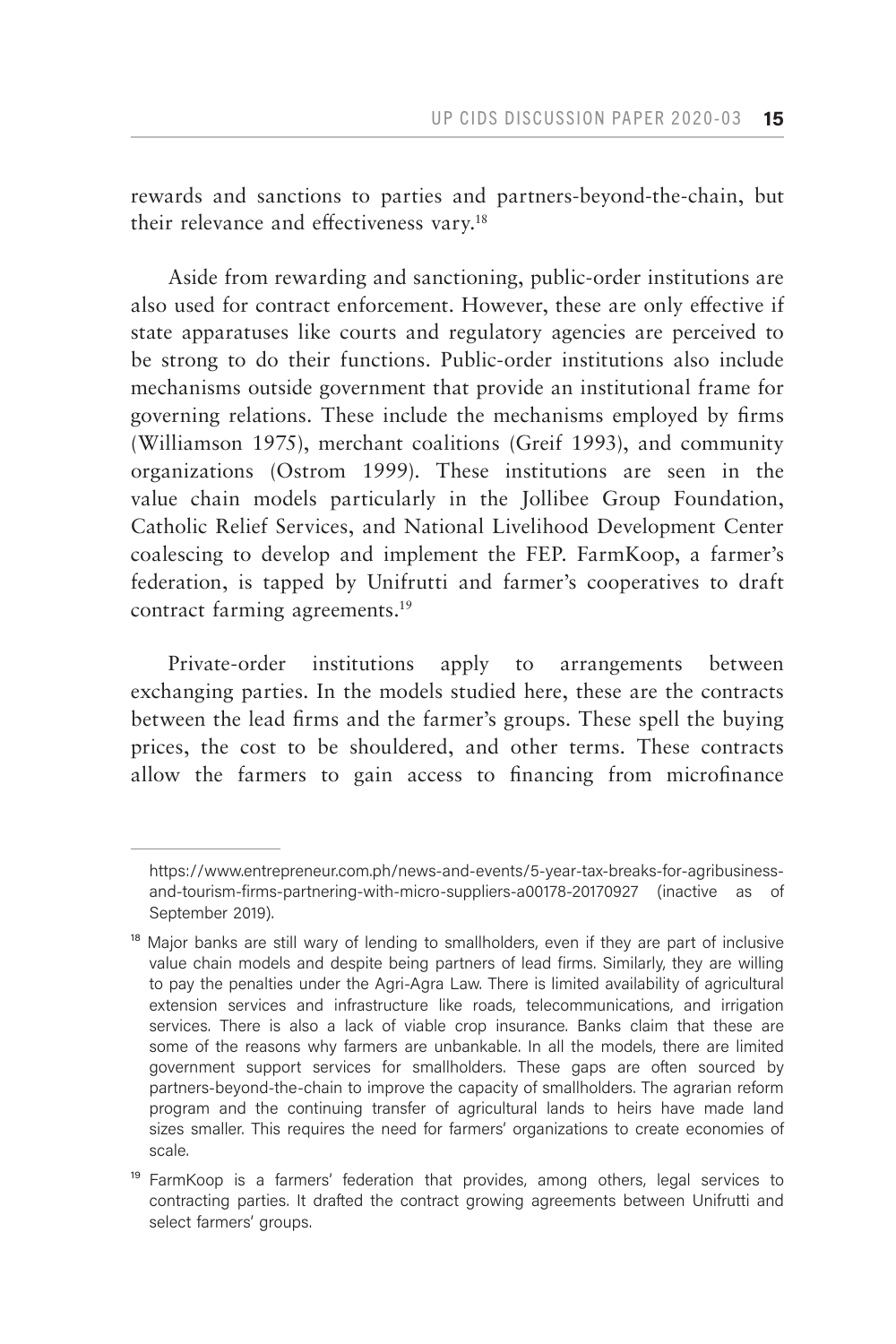institutions and in key instances, these opened the way for farmers to receive lumpy support services such as the Kalasag farmers receiving trucks and onion hangar from government offices.

## **IV. Informal institutions**

Informal institutions such as social norms, customs, and traditions specify what actions are regarded by a set of people as proper or improper and their accompanying rewards or punishments affect the costs and benefits which individuals consider when exercising choice (Coleman 1990, 243; 1987, 135). Social norms and networks facilitate collective action (Woolcock 1998) and these are important in the formation and continuous operation of farmers organizations like cooperatives. For Scott (1976), many social arrangements, patterns of reciprocity, and work sharing mechanisms serve as insurance to tide rural dwellers who live on subsistence (see also Lipton, 1969: 341). For these farmers, social units and mutual assistance can provide help during difficult times. For social insurance or 'safety-first' and other reasons, farmers choose to organize and sustain groups.<sup>20</sup>

Informal institutions also make promises credible. Reputation is particularly important in incentivizing conformity to agreements. In the small agricultural communities<sup>21</sup> observed in the study, people knew each other, and their reputation as sellers or buyers was known and shared by community members. Past behavior provided signals about their ability to commit to present and future contracts. These reputation-based institutions are seen in the communities where the models operate. In the SKK RPC model, the farmers' expectation that they can sell again to the rice processing center, which they own and will eventually manage, incentivizes loan repayment and participation in gatherings. This is aided by the feeling of shame and guilt at the prospect of disappointing the Catholic priests who work at making

 $20$  The importance of informal institutions in the setting up and operation of farmers groups in the value chain models has yet to be analyzed.

 $21$  Group size ranges from a cluster of 15 members (FEP) to a plantation owned by a group of farmers with around 1000 farmers (Unifrutti).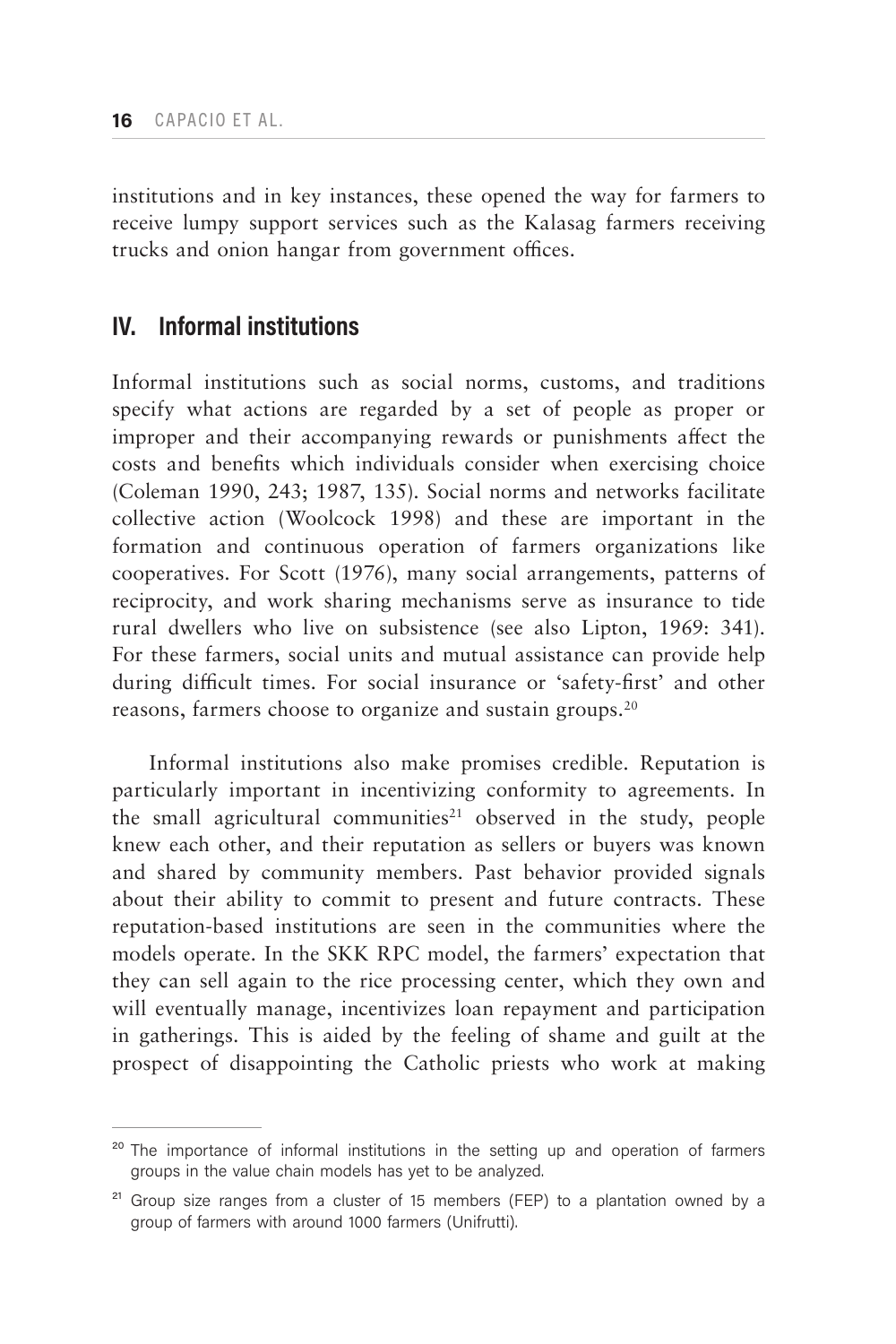the RPC successful. In the Unifrutti model, the expectation that the parties (smallholders and lead firm) will conduct business again in succeeding cropping seasons (and that other firms will shy away from accepting "reneging" farmer groups) make the parties, particularly the smallholder farmers, think twice about shirking from contract farming agreements.<sup>22</sup>

An important aspect of the FEP model was overlapping relations among the farmers. This is similar to what Evans (1995) describes as 'polyvalent individual ties' or different types and degrees of relations among individuals.23 In the case of Kalasag and Cluster Four of Sudlon, the farmers did not simply choose their family members; they selected relatives who are neighbors, who are close to them, and who are considered as longtime friends. This choice also reduced the transaction cost because the farmers must have worked together in the past and already know each other's work ethics, live or farm near each other, and have relations of trust. These types of social networks support the operations of markets (Evans 1995).

The works of Zucker (1986), Akerlof (1997), and Ostrom (1990; Poteete and Ostrom 2004) on social homogeneity/heterogeneity are consistent with the multivalent ties seen in FEP communities. The greater the number of social similarities, the more people can assume that they have common background expectations and that they can therefore be relied upon to keep their promises (Zucker 1986). In

<sup>&</sup>lt;sup>22</sup> This expectation did not hinder some farmer's groups to pole-vault by selling to spot buyers.

<sup>&</sup>lt;sup>23</sup> Among Kalasag farmers, approximately 70% of the 92 members are related by blood and at the same time, considered as friends, neighbors, and classmates. In Sudlon in Cebu, Cluster Four is composed of 16 members, of whom 50% are members of the same family. The other half are close friends and neighbors. This also explains why in this cluster, the leaders are willing to extend a helping hand, beyond the requirements of their roles, to their members. The cluster leader, his sister, and the cluster secretary, shared that one of their stressful moments is when the Lamac MPC's truck was on its way to Sudlon and a farmer who was set to supply vegetables for the day has not yet harvested his/her vegetables, for whatever reason. When those (few) instances happened, cluster leaders and neighbors helped harvest the committed supply (without being paid labor fees).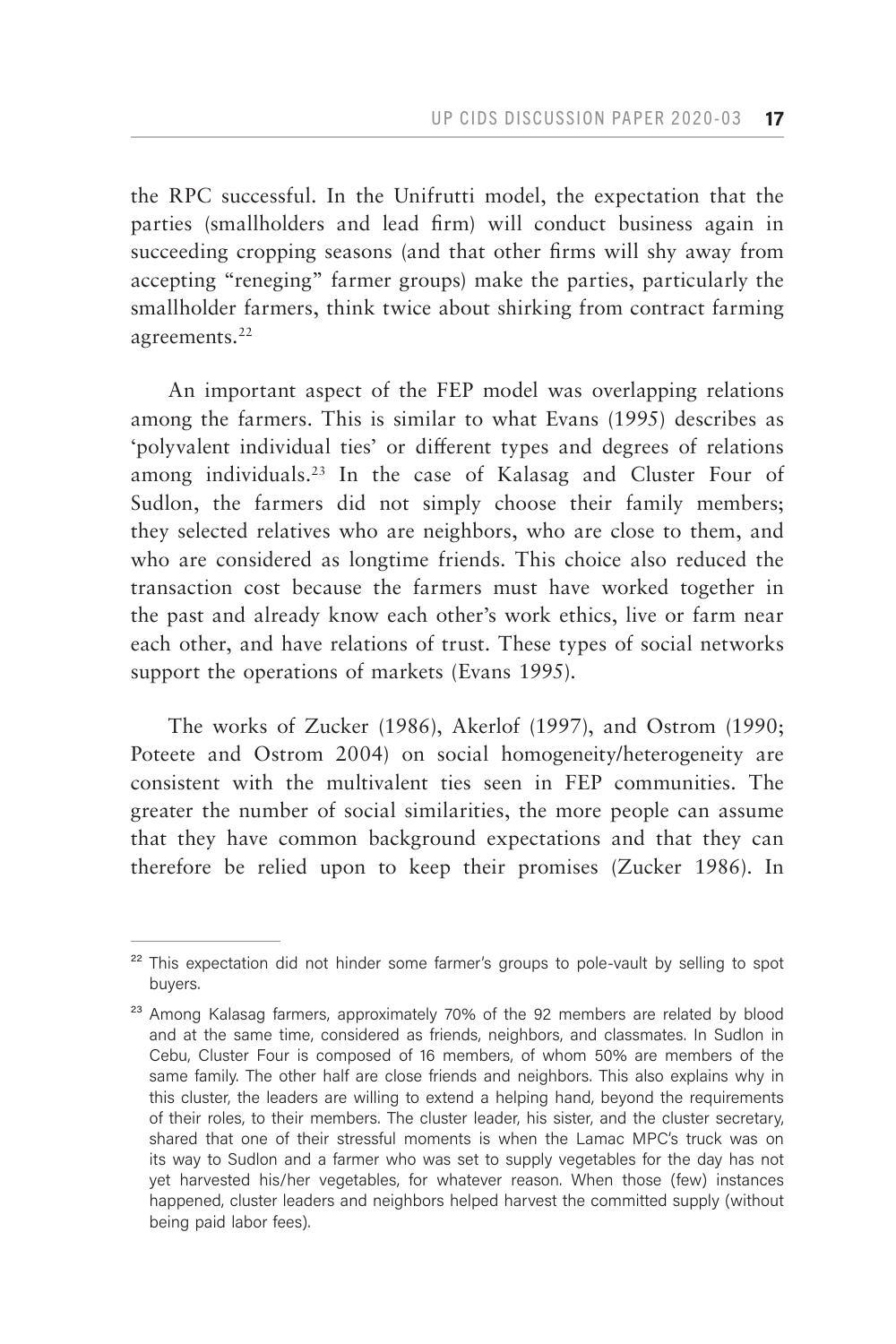his study on social distance, Akerlof (1997) saw the effects of social heterogeneity: people interact less and less as the dimensions (blood and ethnic ties, language, culture, religion, education, income, wealth, occupation, political rights, and geographical distance) along which they differ increase. Poteete and Ostrom's (2004) analysis of the case studies from the International Forestry Resources and Institutions (IFRI) research network nuanced the effect of social homogeneity on collective action. They showed that the degree of homogeneity is important due to its effect on distribution of interests and ability to mobilize resources. However, while Ostrom is silent on the effect of a traditional figure of authority, North's discussion on institutional change (1990) suggests that discontinuous changes, such as a local leader or a datu's demise, could lead to a disruption in the group's stability.

'Risky trust' or the giving of trust when one sees that the other is vulnerable (Bruni and Tufano 2017) is another concept that resonates in one of the models. In the La Frutera case, the late Datu Toto Paglas told John Perrine of Unifrutti that he would protect him (and his family and investments) with his own blood. John Perrine met with Datu Paglas without bodyguards, which made him physically vulnerable at the time. This showed him to be both trusting and trustworthy for the datu.

Aside from social norms and reputation, therefore, the models illustrate how informal mechanisms like polyvalent ties, social ostracism, social heterogeneity, and risky trust can motivate or incentivize trusting and trustworthy behavior. Such mechanisms, while not strictly found in the standard reputation narrative of NIE, are useful concepts in analyzing the community-based institutions.

## **V. Interactions between formal and informal institutions**

Apart from identifying formal and informal institutions, it is also important to know how institutions interact with one another. Do formal and informal institutions supplement or supplant each other? One view is that formal ones replace informal institutions as group or community size increases and as socially homogenous communities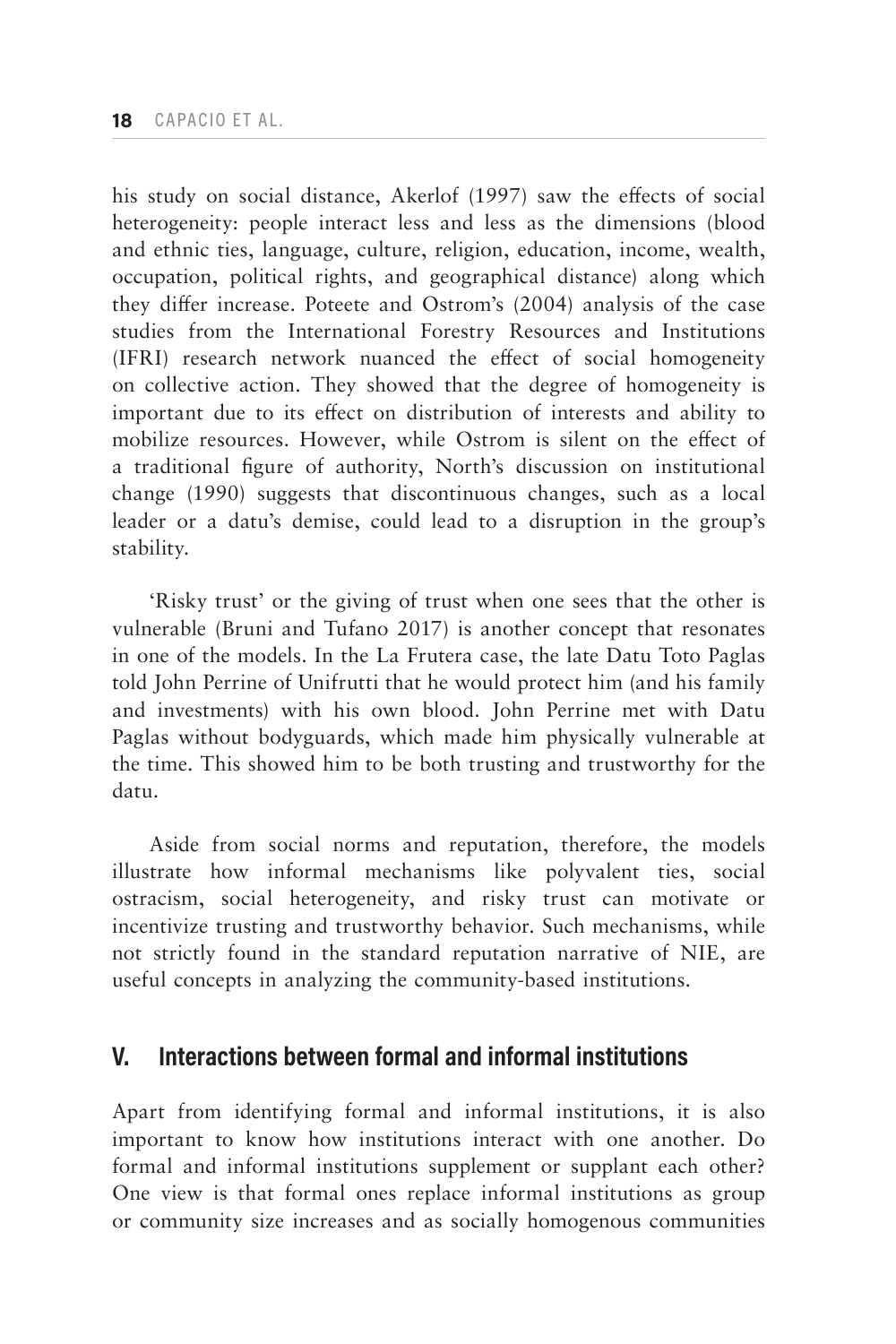become more diverse (Keefer and Knack 2005). Another view deals with how formal rules become informal norms if it will give a higher expected pay-off when the other player's move is uncertain, also called a risk-dominant strategy (Desierto and Nye 2011). Public-order formal rules could also strengthen the enforceability of private ordering agreements, in what is called "private ordering in the shadow of the law" (Dixit 2007, 41).

In the communities where FEP was implemented, formal and informal institutions appeared not to replace but to supplement each other. The polyvalent ties and social homogeneity of communities put farmers who are respected as clan or community heads in leadership positions. Other informal leaders (e.g., family heads who do not have position in the cluster or cooperative) were also visible. They helped enforce, through social norms, values and principles like cooperation, being faithful to one's promises, and steadfastness during difficult situations. They were also knowledgeable about the behavior of individuals. Early attempts<sup>24</sup> at running the FEP, where only formal rules were utilized, encountered problems. Clusters that subsequently survived were those where the members "have shared a past and expect to share a future" (Ostrom 1990, 88). In Kalasag's expansion to another barangay, the chairman's sister was one of those relied upon in choosing possible members given her residence in the barangay. In turn, she coached the 'associate members' in their advance from their 'newbie' stage. She encouraged them to be faithful in keeping their production agreements with the prospect of larger onion allocations from the cooperative.

It can be surmised that putting priests who are trusted and wellloved by communities as general manager and chairman of the SKK

<sup>&</sup>lt;sup>24</sup> This is the so-called 'Cluster One problem'. To illustrate: Ligaya was part of Cluster Two, which provided buffer to the first cluster. When the price of Lamac MPC / FEP was higher, Cluster One members sold their vegetables to Lamac MPC, but when the prices of traders were higher, they sold to the traders. Ligaya felt that they were not committed to a long-term relationship with Lamac MPC and with institutional buyers like Chowking because they had other market options and most of them can cover their own farm financing requirements.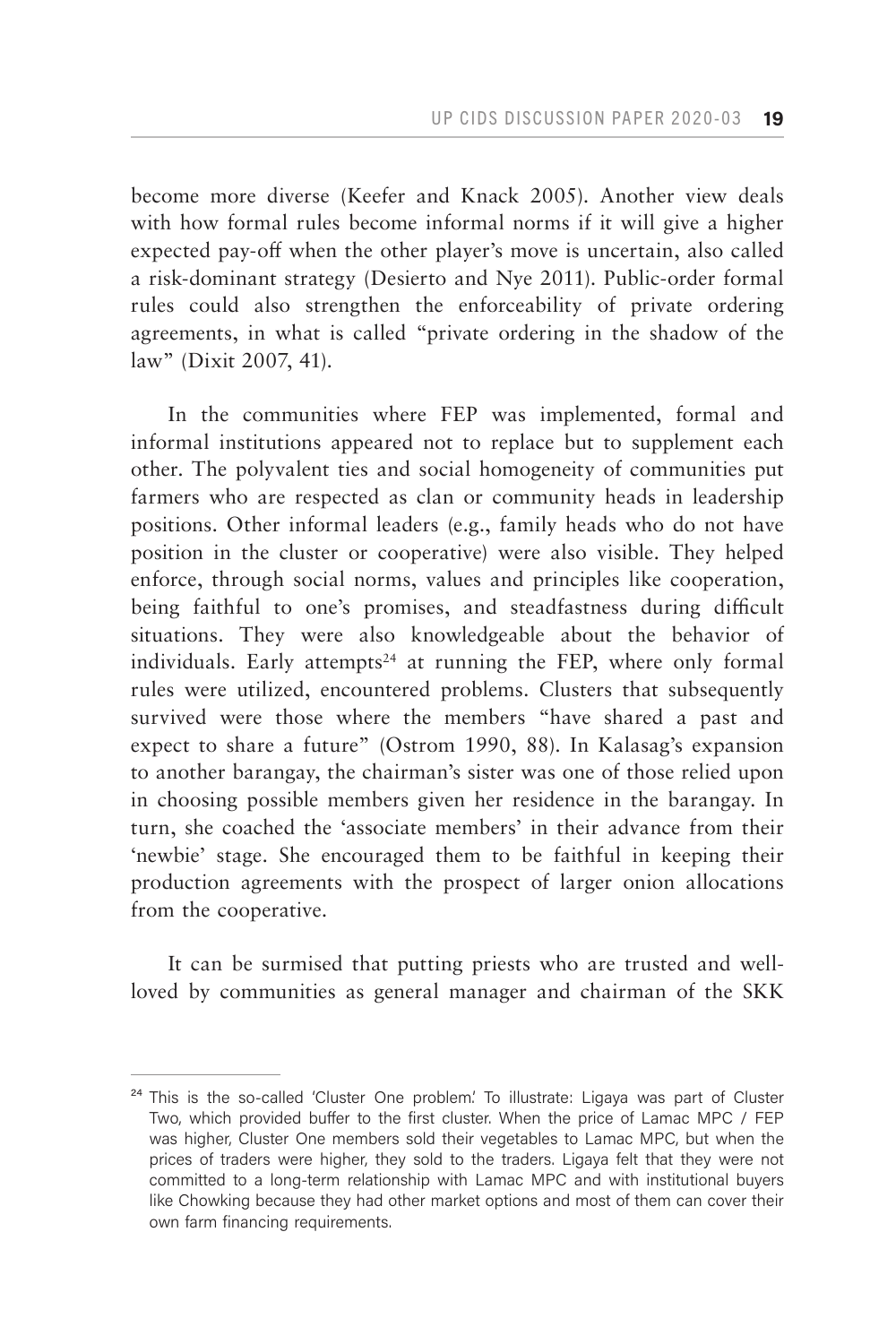Farmer's Corporation contributed to a supplemental interaction of formal and informal institutions. However, it is also possible that without the `formal benefits' of the SKK RPC like the higher buying price and farmer's majority ownership, the informal mechanisms might not have been sufficient to pull the farmers away from their traditional buyers (trader-lenders and the spot market).

Prices are a crucial consideration in market exchanges. If the agreed price is continuously or repeatedly lower, smallholders, who have lesser economic power, find it difficult to keep their part of the agreement. Banana growers who have contracts with Unifrutti are enticed by the continuing attractiveness of selling to Chinese spot buyers who have lower fixed costs than lead firms like Unifrutti. Some of them have pole-vaulted in the face of continuously rising spot prices.

## **VI. Self-enforcing institutions**

When institutions are self-enforcing, stakeholders—particularly the parties in the exchange—can address issues, settle disputes, and implement agreements. Self-enforcing contracts do not require thirdparty enforcement (e.g., community elders, courts). Key characteristics of self-enforcing institutions are seen in the models: Contracts are simple, there is continuing utility of the institutions, and credible threat of sanctions.

In the models, both formal and informal *contracts are simple*. As already discussed, when the role of nature cannot be ignored, agricultural contracts tend to be simple and enforceable through the use of reputation (Allen and Lueck 2005). The bundled contracts of the FEP are not complex. But the simplicity of contracts is a result of a long process of building the capacity of farmers to engage in the exchange and building the capacity of local partners like local governments and cooperatives in enforcing agreements. The simplicity of contracts and rules, which generated similar beliefs and shared experiences, contributed to self-enforcing institutions.

Parties to the exchange and the partners-beyond-the-chain generally believe that the partnership continues to be beneficial. They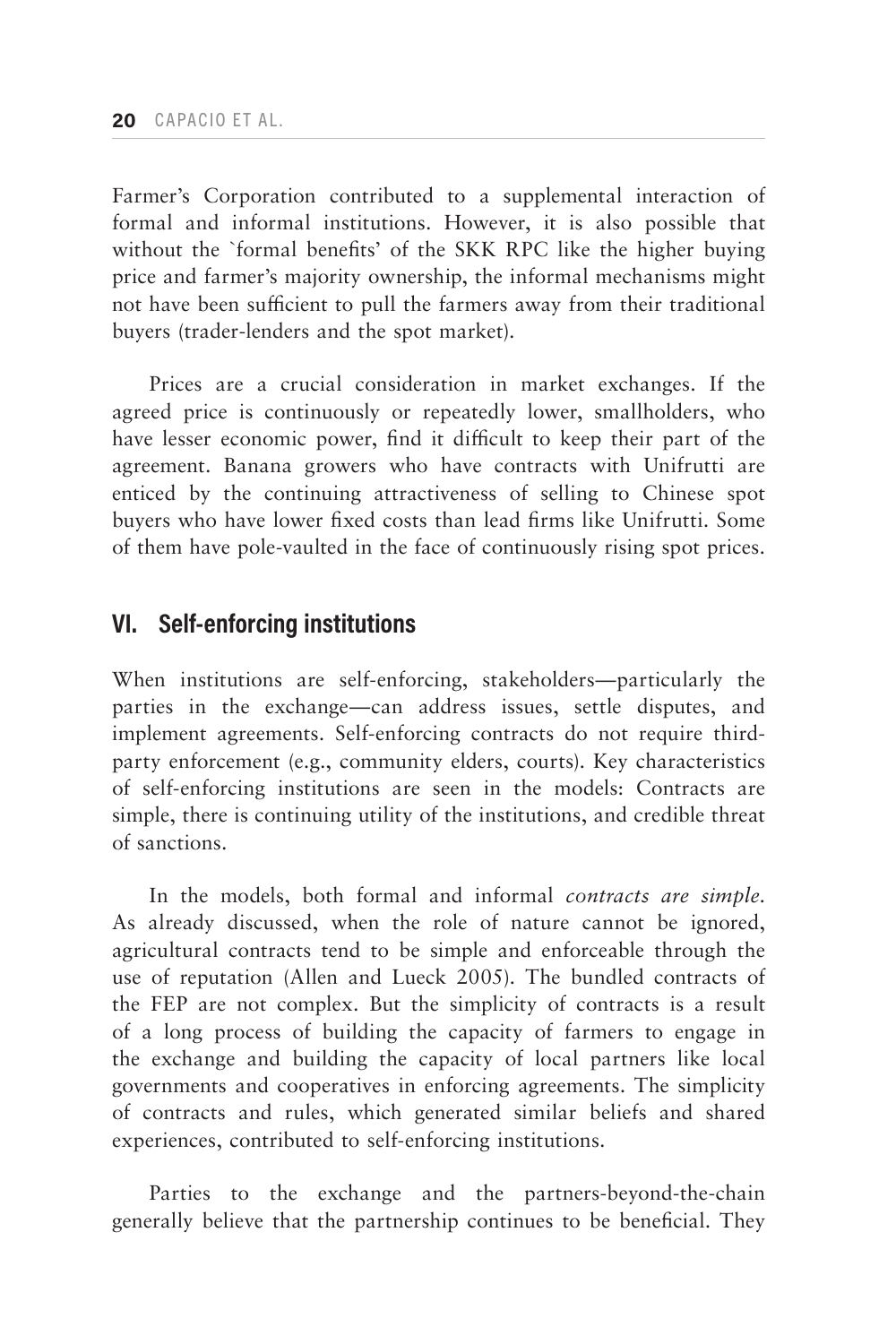believe that there are public as well as private benefits to the agreements and that therefore, it is in their interest to continue with the exchange and the partnership. Farmers find JFC, SKK Farmer's Corporation, and Unifrutti to be beneficial in terms of their price offers and their assistance to be valuable. Similarly, lead firms continue to benefit from sourcing from smallholders and microfinance institutions find that it is good business to engage in inclusive financing.

Since parties find it beneficial to continue the exchange and partnership, *smallholders take the threat of sanctions seriously*. They fear not being allowed to continue delivering their products or having a lesser allocation in the future. In the FEP model of small communities with polyvalent ties, there is an almost automatic detection of rule infraction, and with it, the triggering of corresponding penalties. In this manner, the need for external enforcement of agreements is reduced.

# **VII. Ways forward: Assessing the outcomes of new institutions and addressing burning issues**

It is too early to evaluate the results of the proto-institutions created by the value chain models studied. Such an assessment would require an in-depth analysis of the various contracts among smallholders, lead firms, and partners. An important consideration in this analysis would be to tease out the individual effects of formal and informal rules. This is crucial given the prevalence of social norms, reputation-based mechanisms, and polyvalent ties in the communities covered by the value chain models.

Three important metrics could be considered as initial assessment points:

(a) *Were expectations regarding transactions in the value-chain relationships realized?*

In assessing value-chain relationships, it is important to uncover and analyze the incentives for stakeholders to abide by their promises. Particularly in regard to informal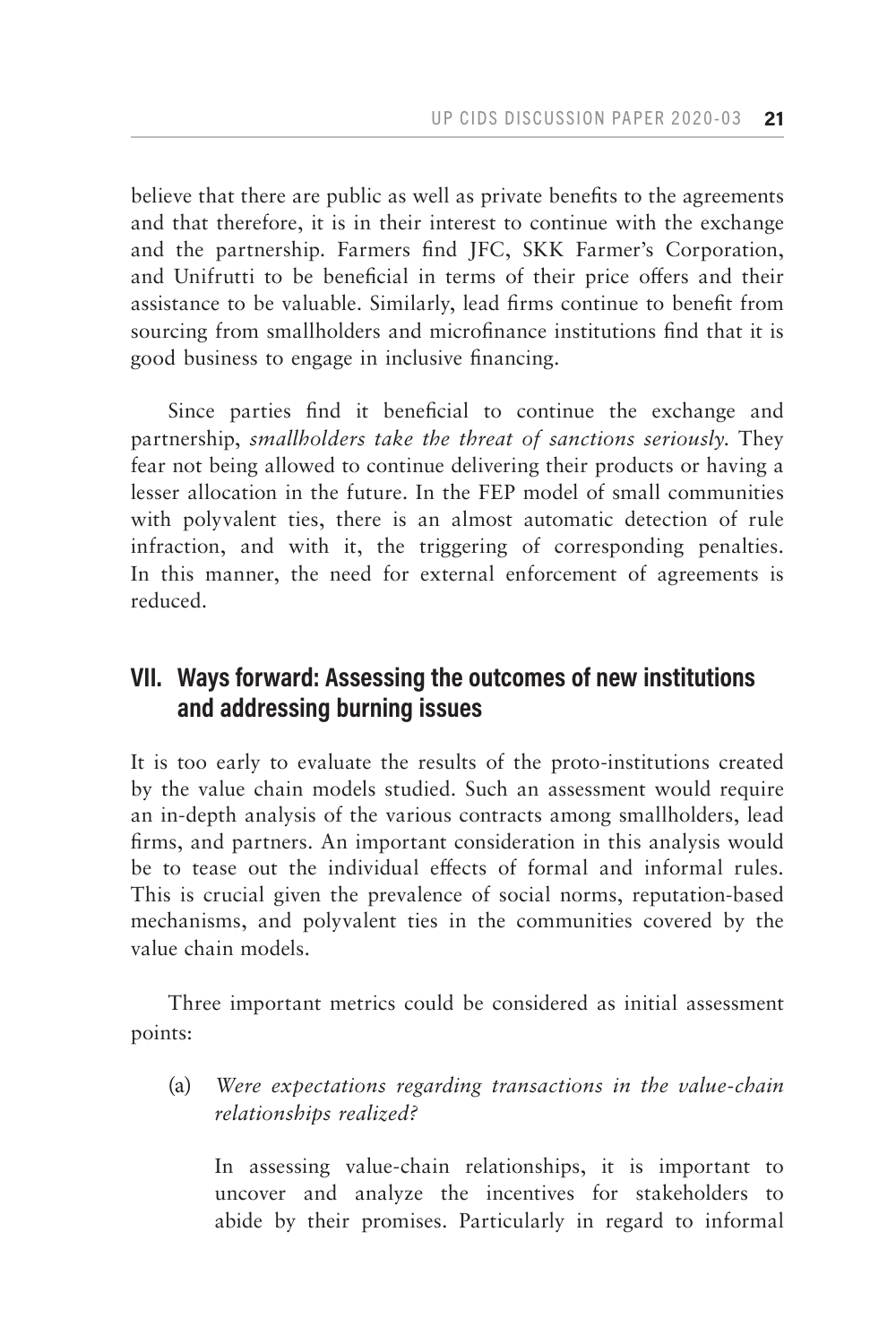contracts, what are the motivations and capacities of farmermembers to transmit information regarding the farm-related efforts of neighbors, friends, relatives, and co-farmers? The assessment can borrow from various approaches in looking at motivations. The moral economy approach, for example, would consider the norms of generosity as part of social insurance mechanisms. The interpretivist approach would consider cultural beliefs about generosity begetting more generosity and luck (Aguilar 1998).

Greif (2005) argues that contract-enforcement institutions will only thrive in situations where coercion-constraining institutions are viewed as effective in preventing and punishing abuses from authorities who have information. An assessment of coercion-constraining institutions can be undertaken.

(b) *Is wealth maximized?*

It is important to know how economic value is distributed not just between smallholders and lead firms but among the different partners-beyond-the-chain. Who benefits from the reduced production costs? Who captures the benefits from better information?

(c) *Are transaction costs reduced?*

Are the costs of enforcing market exchange, acquiring and coordinating information, and monitoring contracts truly reduced (as hypothesized)? Did new costs surface? Who are bearing these and why? An analysis of the transaction costs of enforcing property rights can also be relevant particularly as a contribution to studying the banana plantation contracts in Mindanao.

Further studies on the role of the state, on group size and characteristics, and on replicating and upscaling inclusive value chains will also be beneficial in deepening the understanding on inclusive models and contracts.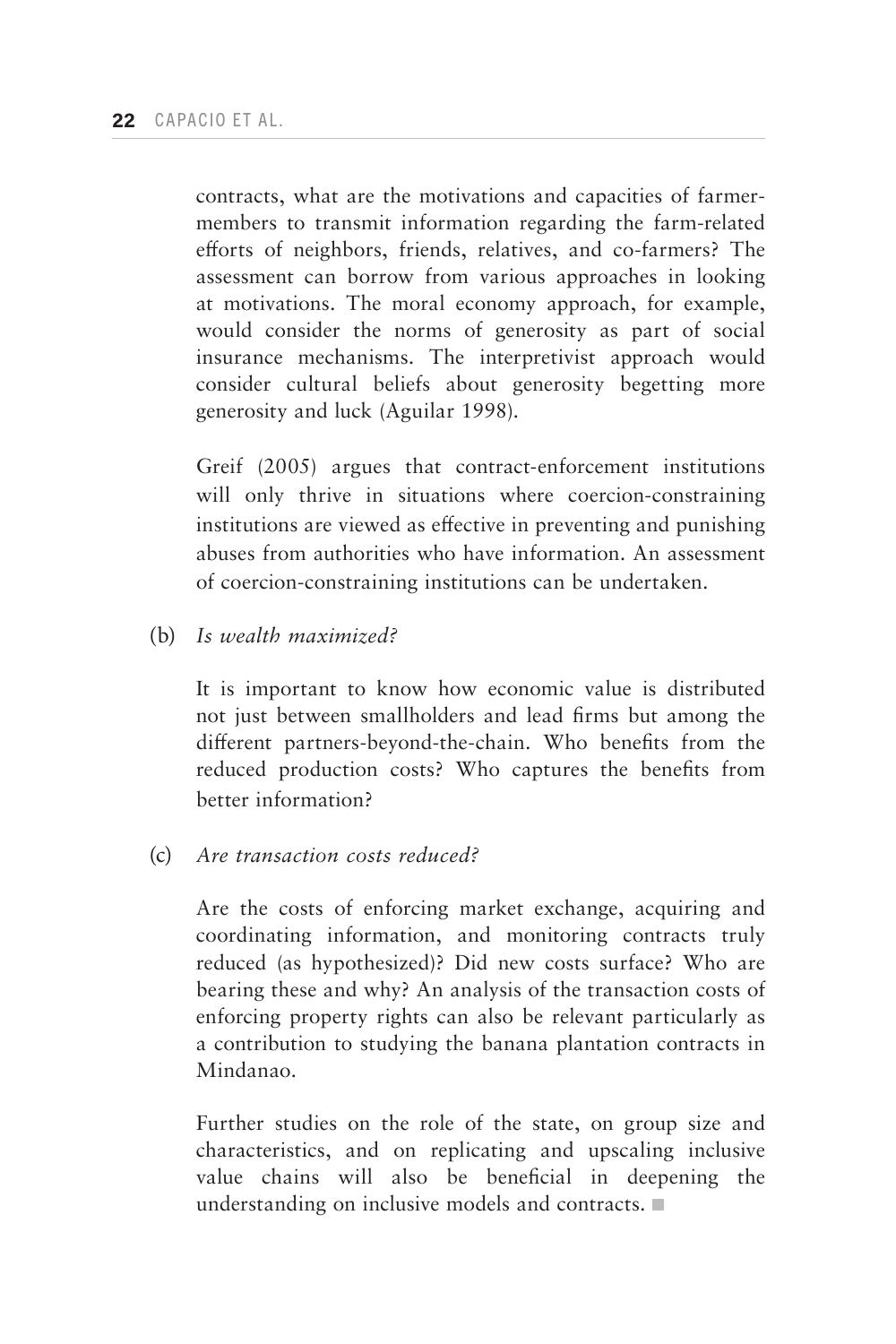# **References**

- Aguilar, Filomeno. 1998. *Clash of Spirits: The History of Power and Sugar Planter Hegemony on a Visayan Island*. Honolulu: University of Hawai'i Press.
- Allen, Douglass and Dean Lueck. 2005. "Agricultural Contracts." In *Handbook of New Institutional Economics*, edited by Claude Menard and Mary M. Shirley, 465–90. The Netherlands: Springer.
- Akerlof, George. 1997. "Social Distance and Social Decisions." *Econometrica* 65, no. 5 (September): 1005–27. [https://doi.](https://doi. org/10.2307/2171877) [org/10.2307/2171877](https://doi. org/10.2307/2171877).
- Bitzer, Verena, Jeroen Van Wijk, Bert Helmsing, and Victor Van der Linden. 2010. "Partnering to Facilitate Smallholder Inclusion in Value Chains: An Exploration of Relationships Between Partnership Types and Institutional Change." Paper prepared in the context of the Development Policy Review Network (DPRN), 6 January 2010.
- Bruni, Luigino and Fabio Tufano. 2017. "The Value of Vulnerability: The Transformative Capacity of Risky Trust." *Judgment and Decision Making* 12, no. 4 (July): 408–14.
- Coase, Ronald. 1937. "The Nature of the Firm." *Economica* 4, no. 16. <https://doi.org/10.1111/j.1468-0335.1937.tb00002.x>.
- ———. 2005. "The Institutional Structure of Production." In *Handbook of New Institutional Economics*, edited by Claude Menard and Mary M. Shirley, 31–39. The Netherlands: Springer.
- Constantino-David, Karina. 1998. "From the Present Looking Back: A History of Philippine NGOs." In *Organizing for Democracy: NGOs, Civil Society, and the Philippine State*, edited by G. Sidney Silliman and Lela Garner Noble, 26–48. Honolulu: University of Hawai'i Press.
- Deutsche Gesellschaft für Internationale Zusammenarbeit (GIZ). 2012. *Growing Business with Smallholders: A Guide to*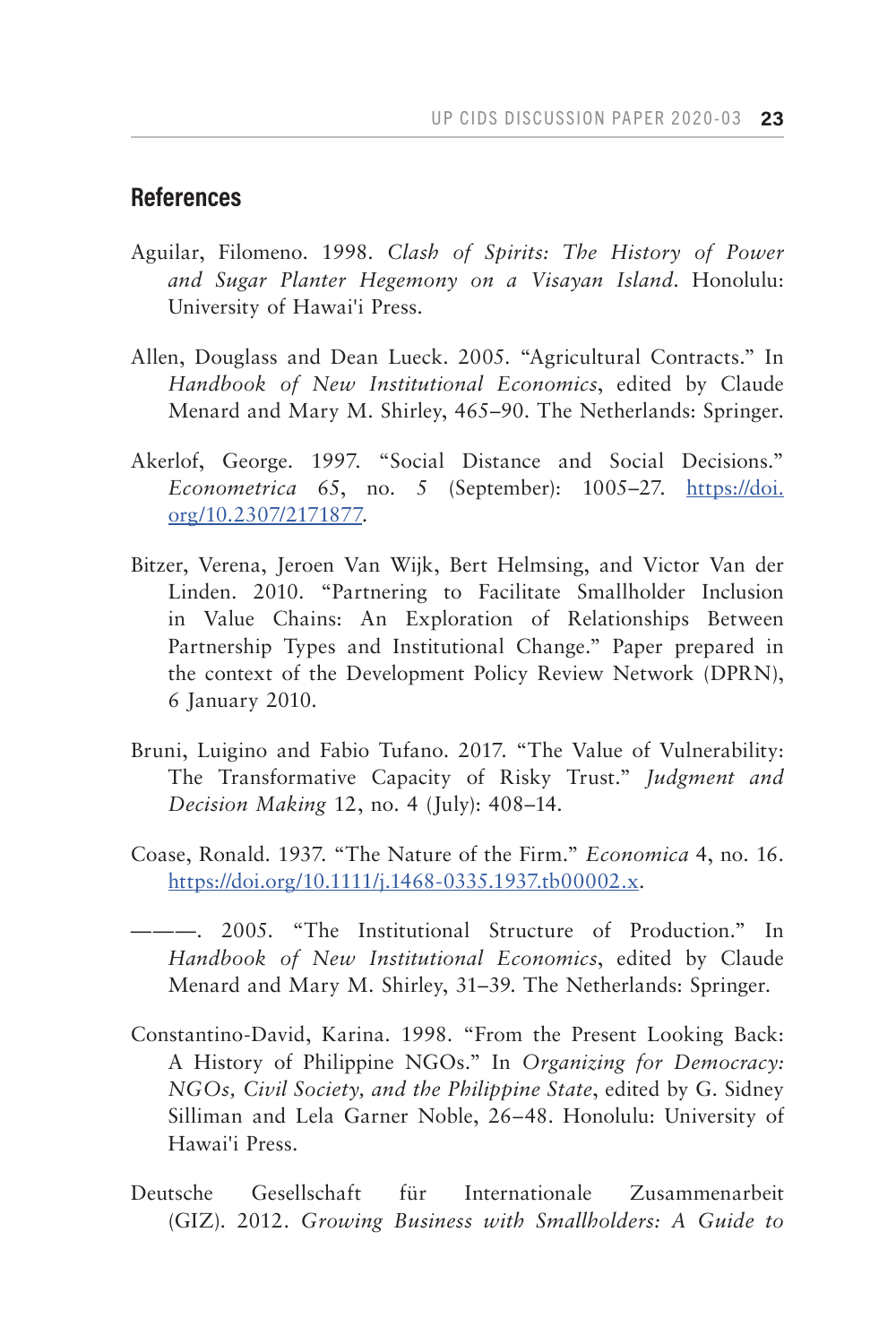*Inclusive Agribusiness.* Germany: GIZ GmbH Sector Programme Cooperation with the Private Sector and CSR.

- Dixit, Avinash. 2007. *Lawlessness and Economics: Alternative Modes of Governance.* New Jersey: Princeton University Press.
- Desierto, Desiree and John Nye. 2011. "When do Formal Rules and Informal Norms Converge?" *Journal of Institutional and Theoretical Economics* 167, no. 4: 613–29. [http://www.](http://www.ingentaconnect.com/content/mohr/jite/2011/00000167/00000004/ art00004) [ingentaconnect.com/content/mohr/jite/2011/00000167/00000004/](http://www.ingentaconnect.com/content/mohr/jite/2011/00000167/00000004/ art00004) [art00004.](http://www.ingentaconnect.com/content/mohr/jite/2011/00000167/00000004/ art00004)
- Drost, Sarah, Jeroen van Wijk, and Fenta Mandefro. 2012. "Key Conditions for Successful Value Chain Partnerships: A Multiple Case Study in Ethiopia." Working Paper Series 033, Partnerships Resource Center, March 2012.
- Evans, Peter B. 1995. *Embedded Autonomy: States and Industrial Transformation.* New Jersey: Princeton University Press.
- Fabella, Raul V. 1992. "Price Uncertainty and Trader-Farmer Linkage." *Journal of Public Economics* 47, no. 3: 391–99. [https://](https://doi.org/10.1016/0047-2727(92)90036-F) [doi.org/10.1016/0047-2727\(92\)90036-F.](https://doi.org/10.1016/0047-2727(92)90036-F)
- Greif, Avner. 1993. "Contract Enforceability and Economic Institutions in Early Trade: The Maghribi Traders' Coalition." *The American Economic Review* 83, no. 3: 525–48.
- ———. 2005. "Commitment, Coercion and Markets: The Nature and Dynamics of Institutions Supporting Exchange." In *Handbook of New Institutional Economics*, edited by Claude Menard and Mary M. Shirley, 727–86. The Netherlands: Springer.
- Gow, Hamish and Johan Swinnen. 2001. "Private Enforcement Capital and Contract Enforcement in Transition Economies." *American Journal of Agriculture Economics* 83, no. 3 (August): 686–90.
- Hendriks, Maaike. 1994. "Trade Arrangements and Interlinked Credit in the Philippines." In *Financial Landscapes Reconstructed: The*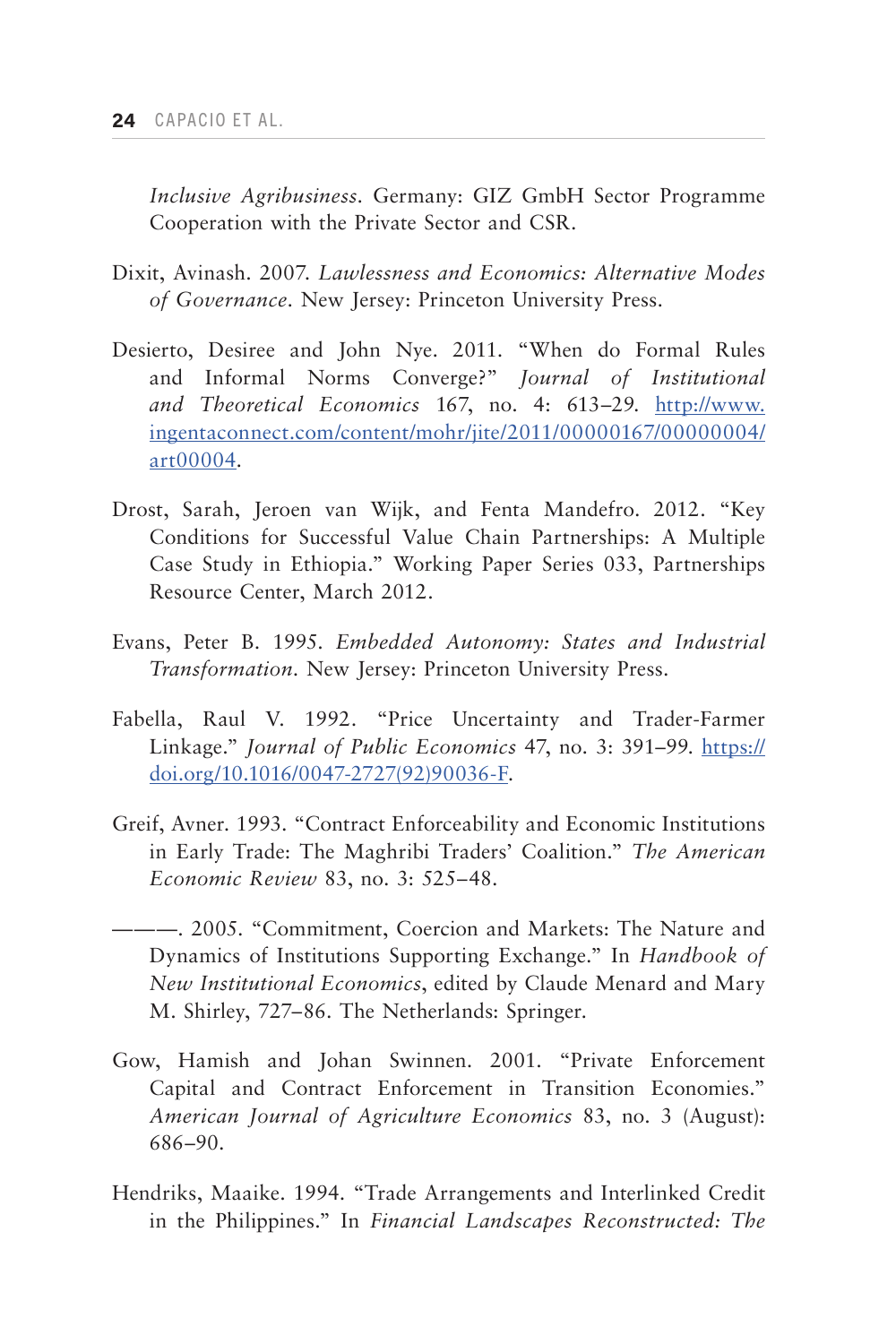*Fine Art of Mapping Development*, edited by F.J.A. Bouman and Otto Hospes, 13-1–7. [https://library.wur.nl/WebQuery/wurpubs/](https://library.wur.nl/WebQuery/wurpubs/ fulltext/134804) [fulltext/134804.](https://library.wur.nl/WebQuery/wurpubs/ fulltext/134804)

- Khanna, Tarun and Krishna Palepu. 1997. "Why Focused Strategies may be Wrong for Emerging Markets." *Harvard Business Review*, July–August 1997.
- Keefer, Philip and Stephen Knack. 2005. "Social Capital, Social Norms, and the New Institutional Economics." In *Handbook of New Institutional Economics*, edited by Claude Menard and Mary M. Shirley, 701–25. The Netherlands: Springer.
- Klein, Benjamin. 1996. "Why Hold-Ups Occur: The Self-Enforcing Range of Contractual Relationships." *Economic Inquiry* 34, no. 3 (July): 444–63. [https://doi.org/10.1111/j.1465-7295.1996.](https://doi.org/10.1111/j.1465-7295.1996.tb01388.x) [tb01388.x](https://doi.org/10.1111/j.1465-7295.1996.tb01388.x).
- Lawrence, Thomas, Cynthia Hardy, and Nelson Phillips. 2002. "Institutional Effects of Interorganizational Collaboration: The Emergence of Proto-Institutions." *Academy of Management Journal* 45, no. 1: 281–90. [https://doi.org/10.2307/3069297.](https://doi.org/10.2307/3069297)
- Lipion, Michael. 1969. "The Theory of the Optimizing Peasant." *Journal of Development Studies* 4, no. 3: 327–51. [https://doi.](https://doi.org/10.1080/00220386808421262) [org/10.1080/00220386808421262](https://doi.org/10.1080/00220386808421262).
- North, Douglass. 1991. "Institutions." *Journal of Economic Perspectives* 5, no. 1 (Winter): 97–112.
- Ostrom, Elinor. 1990. *Governing the Commons: The Evolution of Institutions for Collective Action.* Cambridge: Cambridge University Press.
- ———. 1999. "Coping with Tragedies of the Commons." *Annual Review of Political Science* 2: 493–535. [https://doi.org/10.1146/](https://doi.org/10.1146/ annurev.polisci.2.1.493)  [annurev.polisci.2.1.493.](https://doi.org/10.1146/ annurev.polisci.2.1.493)
- Poteete, Amy and Elinor Ostrom. 2004. "Heterogeneity, Group Size and Collective Action: The Role of Institutions in Forest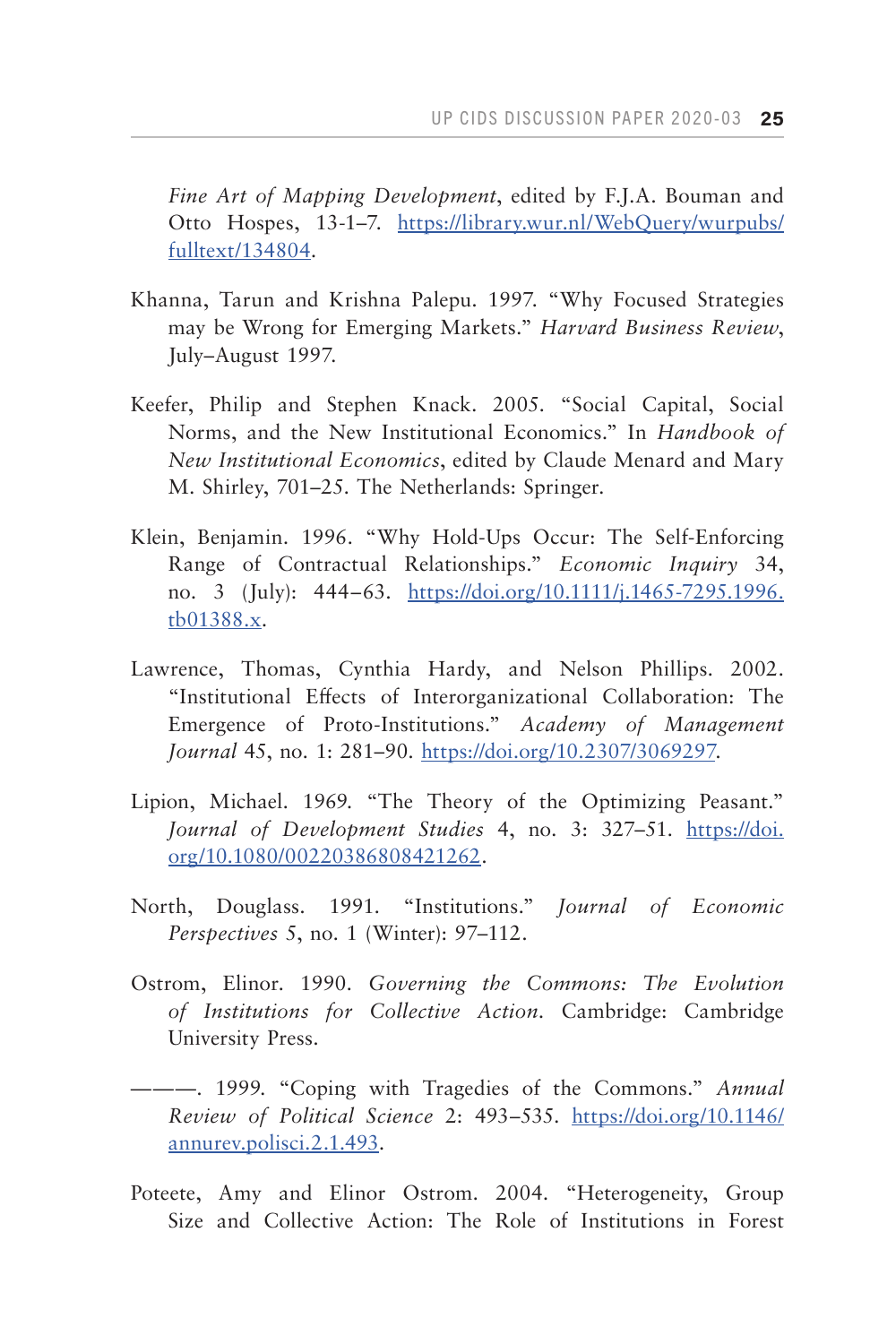Management." *Development and Change* 35, no. 3: 435–61. [https://doi.org/10.1111/j.1467-7660.2004.00360.x.](https://doi.org/10.1111/j.1467-7660.2004.00360.x)

- Scott, James. 1976. *The Moral Economy of the Peasant: Rebellion and Subsistence in Southeast Asia.* New Haven and London: Yale University Press.
- Tantingco, Hilda Fatima G. 2011. "Alternative Approaches to Development: Social Entrepreneurship in the Philippines." M.A. Thesis, Victoria University of Wellington.
- Van Tulder, Rob and Nienke Keen. 2018. "Capturing Collaborative Complexities: Designing Complexity-Sensitive Theories of Change for Transformative Cross-Sector Partnerships." *Journal of Business Ethics* 150, no. 2: 315–32. [https://doi.org/10.1007/s10551-018-](https://doi.org/10.1007/s10551-018-3857-7) [3857-7](https://doi.org/10.1007/s10551-018-3857-7).
- Van Tulder, Rob and Stella Pfisterer. 2013. "Creating Partnering Space: Exploring the Right Fit for Sustainable Development Partnerships." In *Social Partnerships and Responsible Business: A Research Handbook*, edited by M. May Seitanidi and Andrew Crane, 105– 24. Abingdon, Oxon: Routledge.
- Weingast, Barry R. 2005. "The Performance and Stability of Federalism: An Institutional Perspective." In *Handbook of New Institutional Economics*, edited by Claude Menard and Mary M. Shirley, 149–72. The Netherlands: Springer.
- Williamson, Oliver. 1975. *Markets and Hierarchies: Analysis and Antitrust Implications.* New York: Free Press.
- Zucker, Lynne. 1986. "Production of Trust: Institutional Sources of Economic Structure, 1840–1920." *Research in Organizational Behavior* 8: 53–111.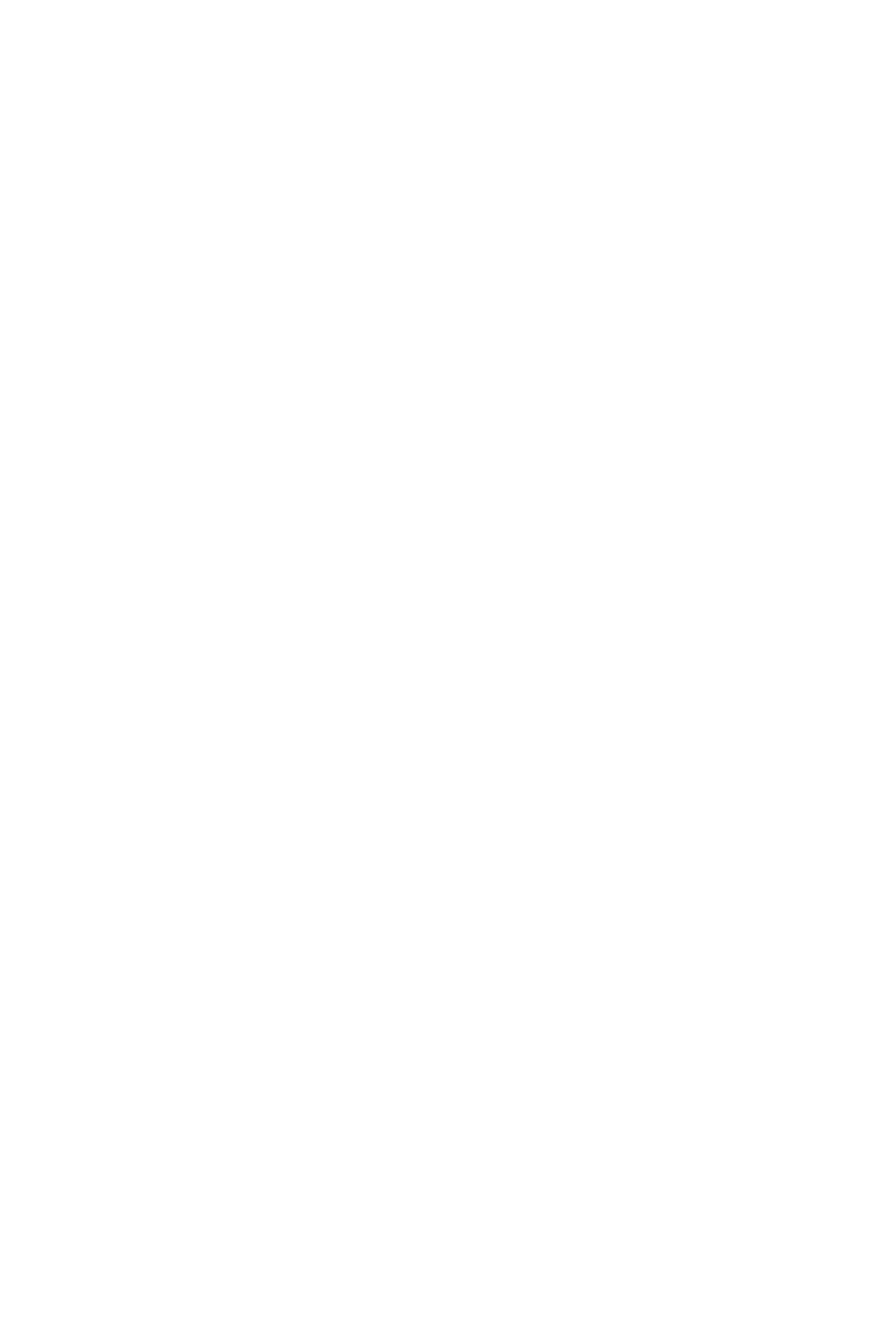#### **EDITORIAL RESPONSIBILITIES**

The Editor-in-Chief and the Program Editors ensure that the discussion papers contain research findings on issues that are aligned with the core agenda of the research programs under the University of the Philippines Center for Integrative and Development Studies (UP CIDS).

The responsibility of the Editor-in-Chief and the Program Editors is towards high standards of scholarship, the generation of new knowledge that can be utilized for the good of the public, and the dissemination of such information.

#### **EDITORIAL BOARD**

Teresa S. Encarnacion Tadem **EDITOR-IN-CHIEF**

#### **PROGRAM EDITORS**

**EDUCATION AND CAPACITY BUILDING CLUSTER**

Dina S. Ocampo **Education Research Program**

Fernando DLC. Paragas **Program on Higher Education Research and Policy Reform**

Marie Therese Angeline P. Bustos **Assessment, Curriculum, and Technology Research Program**

Fidel R. Nemenzo Jalton G. Taguibao **Program on Data Science for Public Policy**

#### **DEVELOPMENT CLUSTER**

Karl Robert L. Jandoc Annette O. Pelkmans-Balaoing **Program on Escaping the Middle-Income Trap: Chains for Change**

Antoinette R. Raquiza Maria Dulce F. Natividad **Political Economy Program**

Eduardo C. Tadem Karl Arvin F. Hapal **Program on Alternative Development** Antonio Miguel L. Dans Jose Rafael A. Marfori **Program on Health Systems Development**

#### **SOCIAL, POLITICAL, AND CULTURAL STUDIES CLUSTER**

Maria Ela L. Atienza Jorge V. Tigno **Program on Social and Political Change**

Macrina A. Morados **Islamic Studies Program**

Herman Joseph S. Kraft Aries A. Arugay **Strategic Studies Program**

Marie Aubrey J. Villaceran Frances Antoinette C. Cruz **Decolonial Studies Program**

#### **LOCAL-REGIONAL STUDIES NETWORK**

Leah E. Abayao **Cordillera Studies Center University of the Philippines Baguio**

Belinda F. Espiritu **Central Visayas Studies Center University of the Philippines Cebu**

#### **EDITORIAL STAFF**

**EDITORIAL ASSOCIATES** Clarisse C. Culla • Ace Vincent P. Molo **COPYEDITOR** Virna Liza O. Guaño **LAYOUT ARTIST** Zylyka F. Gendraule

The UP CIDS Discussion Paper Series is published quarterly by the **University of the Philippines Center for Integrative and Development Studies (UP CIDS)**.

**Editorial Office:** Lower Ground Floor, Ang Bahay ng Alumni, Magsaysay Avenue, University of the Philippines, Diliman, Quezon City 1101 **Telephone:** 8981-8500 / 8426-0955 loc. 4266 to 4268 **Email:** cids@up.edu.ph / cidspublications@up.edu.ph